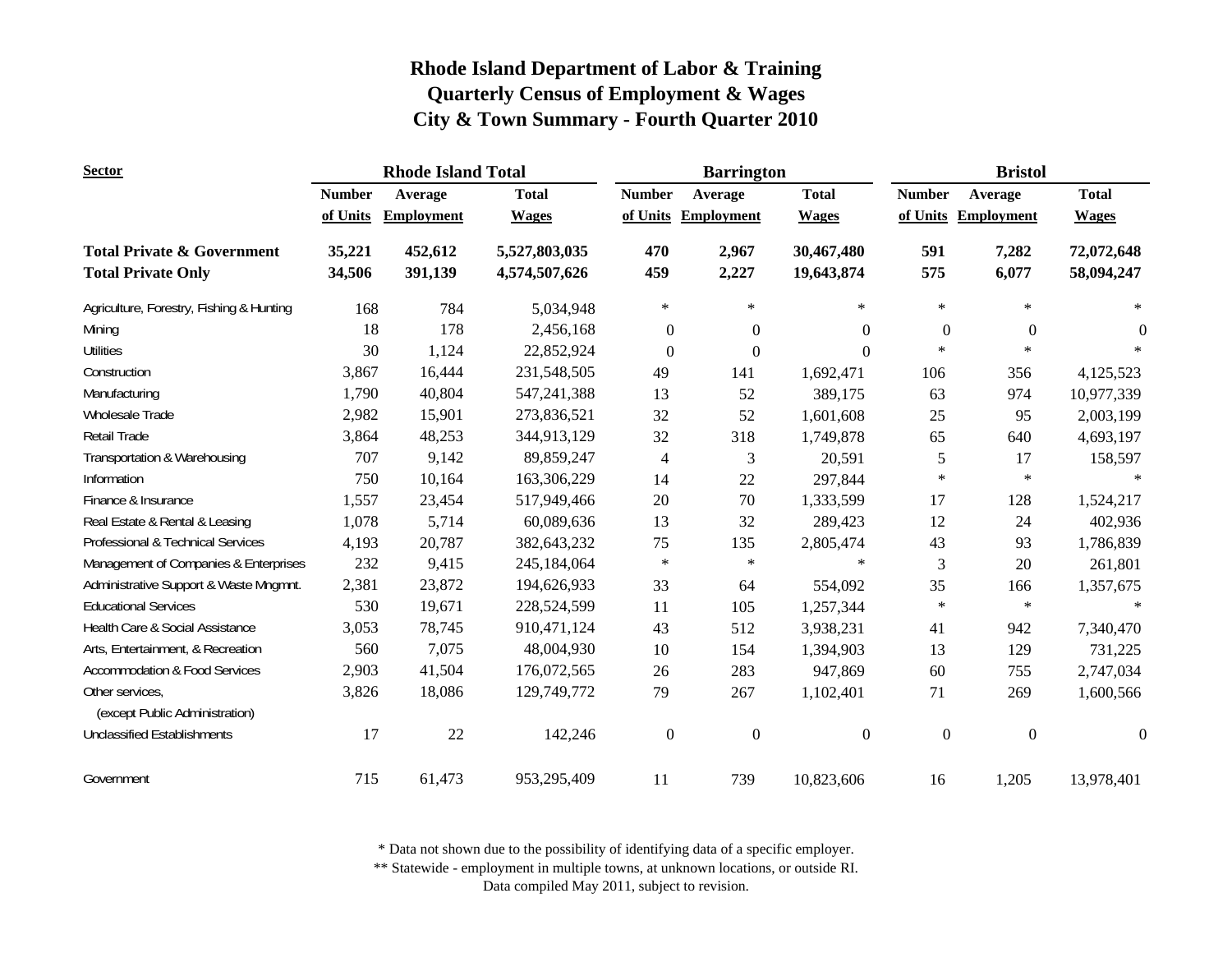| <b>Sector</b>                                     |                  | <b>Burrillville</b> |                  |                  | <b>Central Falls</b> |                  | <b>Charlestown</b> |                     |                  |
|---------------------------------------------------|------------------|---------------------|------------------|------------------|----------------------|------------------|--------------------|---------------------|------------------|
|                                                   | <b>Number</b>    | Average             | <b>Total</b>     | <b>Number</b>    | Average              | <b>Total</b>     | <b>Number</b>      | Average             | <b>Total</b>     |
|                                                   |                  | of Units Employment | <b>Wages</b>     |                  | of Units Employment  | <b>Wages</b>     |                    | of Units Employment | <b>Wages</b>     |
| <b>Total Private &amp; Government</b>             | 286              | 2,868               | 28,133,162       | 247              | 2,846                | 27,056,952       | 246                | 1,429               | 13,721,589       |
| <b>Total Private Only</b>                         | 270              | 2,261               | 21,799,464       | 237              | 2,084                | 17,430,324       | 231                | 1,267               | 11,513,532       |
| Agriculture, Forestry, Fishing & Hunting          | $\ast$           | $\ast$              | $\ast$           | $\overline{0}$   | $\overline{0}$       | $\mathbf{0}$     | 4                  | 11                  | 36,721           |
| Mining                                            | $\boldsymbol{0}$ | $\boldsymbol{0}$    | $\theta$         | $\overline{0}$   | $\overline{0}$       | $\Omega$         | $\ast$             | $\ast$              |                  |
| <b>Utilities</b>                                  | $\ast$           | $\ast$              | $\ast$           | $\theta$         | $\Omega$             | $\theta$         | $\boldsymbol{0}$   | $\boldsymbol{0}$    | $\Omega$         |
| Construction                                      | 63               | 238                 | 5,072,543        | 20               | 110                  | 1,117,417        | 53                 | 127                 | 1,334,867        |
| Manufacturing                                     | 10               | 459                 | 5,755,120        | 31               | 592                  | 6,042,913        | $\ast$             | $\ast$              |                  |
| Wholesale Trade                                   | 21               | 51                  | 702,709          | $\overline{4}$   | 39                   | 352,752          | 8                  | 16                  | 404,587          |
| Retail Trade                                      | 18               | 153                 | 819,954          | 42               | 219                  | 1,358,003        | $22\,$             | 140                 | 1,001,064        |
| Transportation & Warehousing                      | 6                | 13                  | 130,477          | 5                | 19                   | 95,834           | 9                  | 11                  | 110,551          |
| Information                                       | 7                | 36                  | 258,896          | $\overline{0}$   | $\overline{0}$       | $\overline{0}$   | 5                  | 20                  | 97,141           |
| Finance & Insurance                               | 4                | 12                  | 115,384          | 11               | 80                   | 811,040          | 7                  | 34                  | 553,729          |
| Real Estate & Rental & Leasing                    | 5                | 6                   | 51,410           | 8                | 42                   | 272,300          | 8                  | 22                  | 341,839          |
| Professional & Technical Services                 | 20               | 48                  | 587,461          | 11               | 28                   | 301,337          | 19                 | 35                  | 602,897          |
| Management of Companies & Enterprises             | $\ast$           | $\ast$              | $\ast$           | $\boldsymbol{0}$ | $\mathbf{0}$         | $\boldsymbol{0}$ | $\ast$             | $\ast$              |                  |
| Administrative Support & Waste Mngmnt.            | 20               | 77                  | 623,586          | 15               | 309                  | 2,874,719        | 22                 | 87                  | 596,677          |
| <b>Educational Services</b>                       | 4                | 46                  | 148,597          | $\ast$           | $\ast$               | $\ast$           | $\ast$             | $\ast$              | $\ast$           |
| Health Care & Social Assistance                   | 18               | 501                 | 4,185,567        | 19               | 256                  | 1,738,008        | 18                 | 140                 | 1,323,372        |
| Arts, Entertainment, & Recreation                 | 5                | 41                  | 165,647          | $\boldsymbol{0}$ | $\mathbf{0}$         | $\boldsymbol{0}$ | 4                  | 22                  | 837,237          |
| <b>Accommodation &amp; Food Services</b>          | 29               | 440                 | 1,563,100        | 32               | 175                  | 628,673          | 22                 | 220                 | 583,172          |
| Other services,<br>(except Public Administration) | 35               | 73                  | 541,022          | 37               | 107                  | 699,502          | 24                 | 36                  | 185,743          |
| <b>Unclassified Establishments</b>                | $\boldsymbol{0}$ | $\boldsymbol{0}$    | $\boldsymbol{0}$ | $\mathbf{0}$     | $\boldsymbol{0}$     | $\boldsymbol{0}$ | $\boldsymbol{0}$   | $\boldsymbol{0}$    | $\boldsymbol{0}$ |
| Government                                        | 16               | 606                 | 6,333,698        | 10               | 763                  | 9,626,628        | 15                 | 164                 | 2,208,057        |

\* Data not shown due to the possibility of identifying data of a specific employer.

\*\* Statewide - employment in multiple towns, at unknown locations, or outside RI.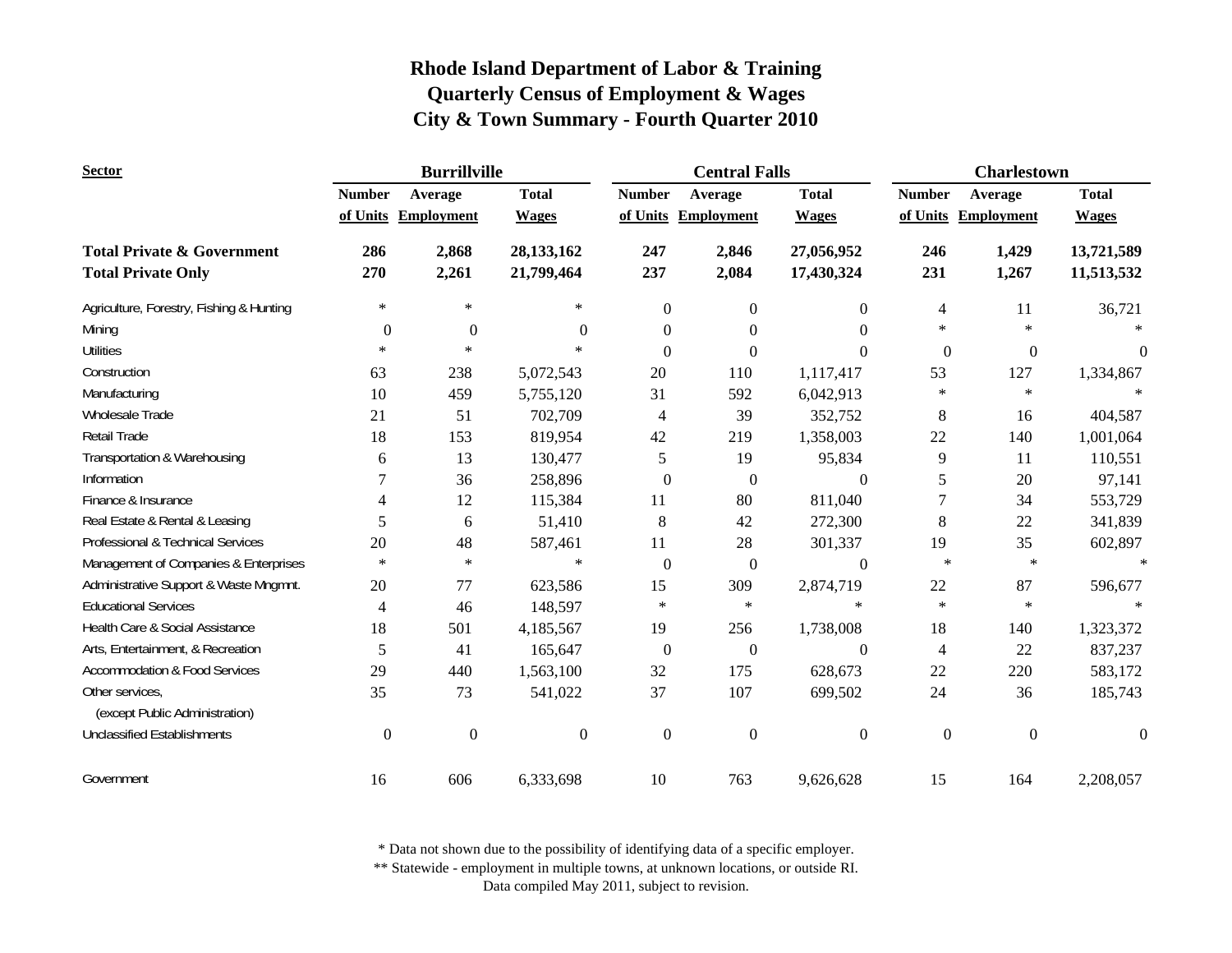| <b>Sector</b>                            |                  | Coventry            |                  |                | <b>Cranston</b>     |              | <b>Cumberland</b> |                     |              |
|------------------------------------------|------------------|---------------------|------------------|----------------|---------------------|--------------|-------------------|---------------------|--------------|
|                                          | <b>Number</b>    | Average             | <b>Total</b>     | <b>Number</b>  | Average             | <b>Total</b> | <b>Number</b>     | Average             | <b>Total</b> |
|                                          |                  | of Units Employment | <b>Wages</b>     |                | of Units Employment | <b>Wages</b> |                   | of Units Employment | <b>Wages</b> |
| <b>Total Private &amp; Government</b>    | 712              | 7,636               | 73,151,949       | 2,445          | 32,956              | 381,449,777  | 843               | 9,036               | 98,047,725   |
| <b>Total Private Only</b>                | 694              | 6,343               | 55,742,387       | 2,421          | 26,704              | 279,222,576  | 826               | 7,849               | 84,029,933   |
| Agriculture, Forestry, Fishing & Hunting | $\ast$           | $\ast$              | $\ast$           | 5              | 9                   | 54,507       | $\ast$            | $\ast$              | $\star$      |
| Mining                                   | $\ast$           | $\ast$              | $\ast$           | $\ast$         | $\ast$              |              | $\ast$            | $\ast$              |              |
| <b>Utilities</b>                         | $\mathbf{0}$     | $\mathbf{0}$        | $\boldsymbol{0}$ | $\overline{0}$ | $\theta$            | $\Omega$     | $\ast$            | $\ast$              | $\star$      |
| Construction                             | 138              | 453                 | 4,431,918        | 246            | 1,046               | 14,545,407   | 124               | 691                 | 10,233,954   |
| Manufacturing                            | 43               | 625                 | 10,736,453       | 170            | 3,854               | 50,702,935   | 41                | 1,517               | 16,123,040   |
| Wholesale Trade                          | 38               | 248                 | 4,688,235        | 178            | 1,462               | 21,486,187   | 74                | 765                 | 14,592,193   |
| Retail Trade                             | 92               | 1,711               | 11,681,012       | 303            | 4,202               | 33, 344, 527 | 76                | 1,022               | 7,714,341    |
| Transportation & Warehousing             | 11               | 258                 | 2,365,658        | 57             | 599                 | 7,001,473    | $20\,$            | 497                 | 4,815,293    |
| Information                              | 9                | 32                  | 353,571          | 42             | 1,986               | 32,848,468   | 18                | 138                 | 1,084,263    |
| Finance & Insurance                      | 23               | 142                 | 1,832,741        | 122            | 738                 | 9,495,685    | 36                | 143                 | 2,176,414    |
| Real Estate & Rental & Leasing           | 19               | 41                  | 407,382          | 76             | 356                 | 5,624,020    | 32                | 103                 | 1,290,111    |
| Professional & Technical Services        | 53               | 167                 | 2,225,141        | 258            | 1,611               | 24,919,412   | 83                | 273                 | 4,761,454    |
| Management of Companies & Enterprises    | 4                | 52                  | 816,920          | 12             | 234                 | 4,061,300    | $\ast$            | $\star$             |              |
| Administrative Support & Waste Mngmnt.   | 61               | 295                 | 2,156,313        | 173            | 1,912               | 14,727,633   | 51                | 168                 | 1,594,543    |
| <b>Educational Services</b>              | 10               | 100                 | 595,165          | 32             | 289                 | 2,016,708    | 13                | 145                 | 976,054      |
| Health Care & Social Assistance          | 38               | 959                 | 8,369,522        | 255            | 3,931               | 35, 357, 502 | 75                | 1,051               | 10,462,358   |
| Arts, Entertainment, & Recreation        | 6                | 46                  | 113,415          | 28             | 257                 | 1,324,586    | 7                 | 58                  | 232,924      |
| <b>Accommodation &amp; Food Services</b> | 58               | 920                 | 3,200,870        | 178            | 2,632               | 10,286,446   | 57                | 624                 | 2,157,959    |
| Other services,                          | 88               | 277                 | 1,667,584        | 284            | 1,557               | 10,956,135   | 110               | 541                 | 3,929,368    |
| (except Public Administration)           |                  |                     |                  |                |                     |              |                   |                     |              |
| <b>Unclassified Establishments</b>       | $\boldsymbol{0}$ | $\boldsymbol{0}$    | $\boldsymbol{0}$ |                |                     |              |                   |                     |              |
| Government                               | 18               | 1,293               | 17,409,562       | 24             | 6,253               | 102,227,201  | 17                | 1,184               | 14,017,792   |

\* Data not shown due to the possibility of identifying data of a specific employer.

\*\* Statewide - employment in multiple towns, at unknown locations, or outside RI.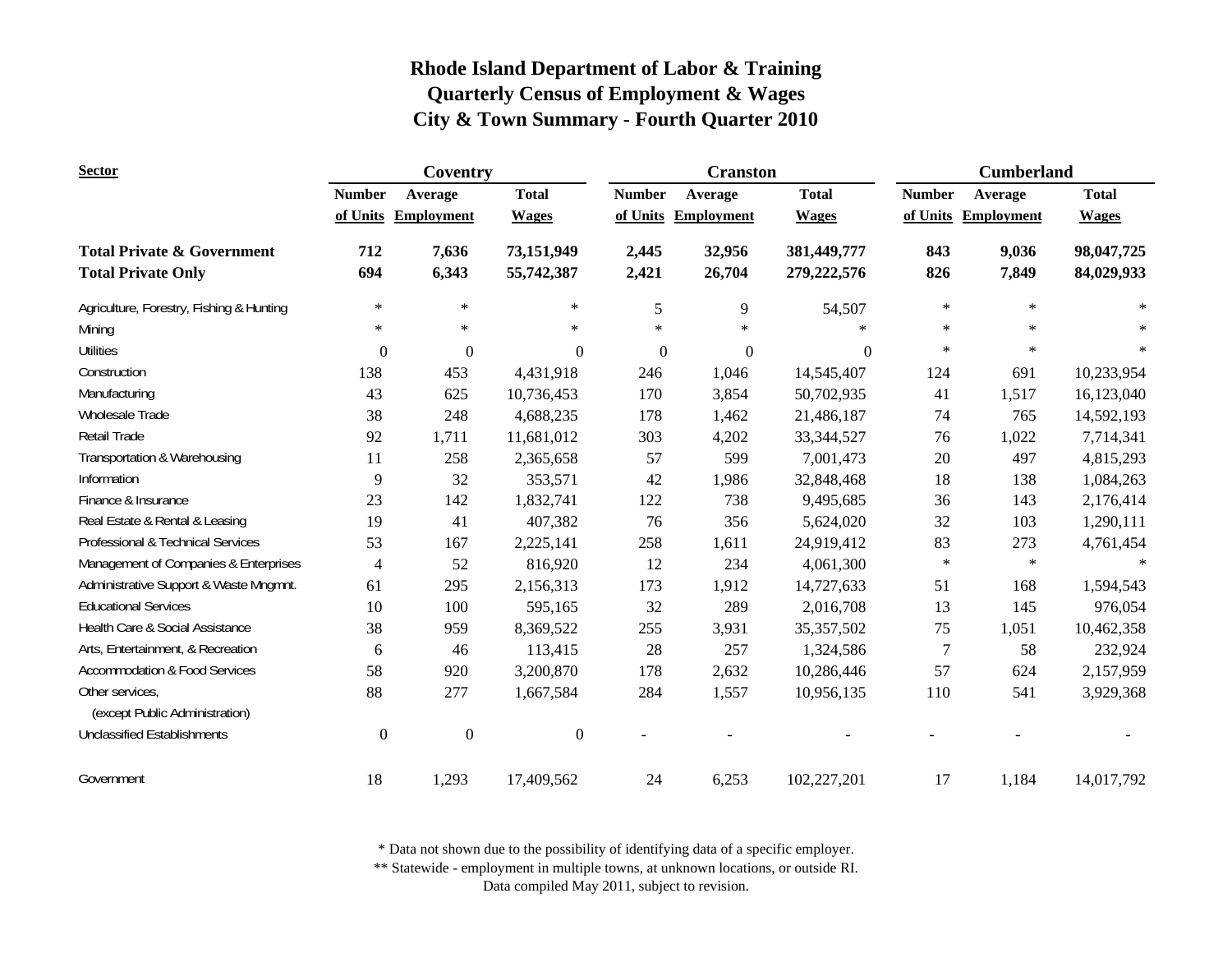| <b>Sector</b>                                     |                  | <b>East Greenwich</b> |                  |                | <b>East Providence</b> |              | <b>Exeter</b>            |                     |                  |
|---------------------------------------------------|------------------|-----------------------|------------------|----------------|------------------------|--------------|--------------------------|---------------------|------------------|
|                                                   | <b>Number</b>    | Average               | <b>Total</b>     | <b>Number</b>  | Average                | <b>Total</b> | <b>Number</b>            | Average             | <b>Total</b>     |
|                                                   |                  | of Units Employment   | <b>Wages</b>     |                | of Units Employment    | <b>Wages</b> |                          | of Units Employment | <b>Wages</b>     |
| <b>Total Private &amp; Government</b>             | 728              | 6,764                 | 76,960,987       | 1,451          | 21,004                 | 253,545,430  | 179                      | 1,387               | 18,814,244       |
| <b>Total Private Only</b>                         | 714              | 6,045                 | 67,017,260       | 1,428          | 19,337                 | 229,801,628  | 174                      | 1,306               | 17,960,704       |
| Agriculture, Forestry, Fishing & Hunting          | 3                | 12                    | 75,734           | $\overline{0}$ | $\overline{0}$         | $\theta$     | 5                        | 98                  | 465,202          |
| Mining                                            | $\boldsymbol{0}$ | $\mathbf{0}$          | $\theta$         | $\theta$       | $\Omega$               | 0            | $\mathbf{0}$             | $\theta$            | $\Omega$         |
| <b>Utilities</b>                                  | $\Omega$         | $\mathbf{0}$          | $\theta$         | $\theta$       | $\Omega$               | $\theta$     | $\theta$                 | $\Omega$            | $\theta$         |
| Construction                                      | 45               | 201                   | 2,628,025        | 190            | 921                    | 17,326,601   | 32                       | 68                  | 1,783,761        |
| Manufacturing                                     | 27               | 401                   | 4,998,840        | 93             | 1,986                  | 30,234,266   | 7                        | 41                  | 440,474          |
| Wholesale Trade                                   | 65               | 262                   | 7,305,650        | 113            | 1,271                  | 20,090,514   | 9                        | 70                  | 624,877          |
| Retail Trade                                      | 59               | 731                   | 6,379,938        | 135            | 1,783                  | 13,576,427   | 14                       | 59                  | 479,166          |
| Transportation & Warehousing                      | 7                | 98                    | 1,255,015        | 36             | 230                    | 2,179,407    | 6                        | 70                  | 435,009          |
| Information                                       | 14               | 21                    | 303,918          | 20             | 299                    | 4,588,573    | $\ast$                   | $\ast$              |                  |
| Finance & Insurance                               | 42               | 273                   | 4,272,644        | 92             | 3,030                  | 43,820,082   | 4                        | 6                   | 53,144           |
| Real Estate & Rental & Leasing                    | 34               | 120                   | 1,520,292        | 43             | 184                    | 1,999,597    | 4                        | 4                   | 48,806           |
| Professional & Technical Services                 | 117              | 524                   | 9,549,304        | 171            | 1,169                  | 16,424,004   | 17                       | 263                 | 8,938,195        |
| Management of Companies & Enterprises             | 7                | 116                   | 2,618,582        | 5              | 111                    | 3,569,124    | 3                        | $\overline{2}$      | 59,008           |
| Administrative Support & Waste Mngmnt.            | 46               | 255                   | 2,543,806        | 93             | 1,180                  | 8,933,956    | 21                       | 136                 | 1,505,034        |
| <b>Educational Services</b>                       | 13               | 209                   | 1,873,364        | 17             | 396                    | 3,840,518    | 4                        | 16                  | 201,525          |
| Health Care & Social Assistance                   | 93               | 1,345                 | 14,713,505       | 139            | 4,099                  | 49,467,166   | 12                       | 191                 | 1,562,328        |
| Arts, Entertainment, & Recreation                 | 12               | 143                   | 868,445          | 29             | 567                    | 2,703,605    | $\overline{\mathcal{A}}$ | 44                  | 197,667          |
| <b>Accommodation &amp; Food Services</b>          | 58               | 1,046                 | 4,486,160        | 107            | 1,481                  | 5,544,165    | 16                       | 193                 | 863,449          |
| Other services,<br>(except Public Administration) | 72               | 288                   | 1,624,038        | 145            | 630                    | 5,503,623    | 14                       | 38                  | 222,180          |
| <b>Unclassified Establishments</b>                | $\boldsymbol{0}$ | $\boldsymbol{0}$      | $\boldsymbol{0}$ |                | $\boldsymbol{0}$       |              | $\mathbf{0}$             | $\mathbf{0}$        | $\boldsymbol{0}$ |
| Government                                        | 14               | 719                   | 9,943,727        | 23             | 1,667                  | 23,743,802   | 5                        | 80                  | 853,540          |

\* Data not shown due to the possibility of identifying data of a specific employer.

\*\* Statewide - employment in multiple towns, at unknown locations, or outside RI.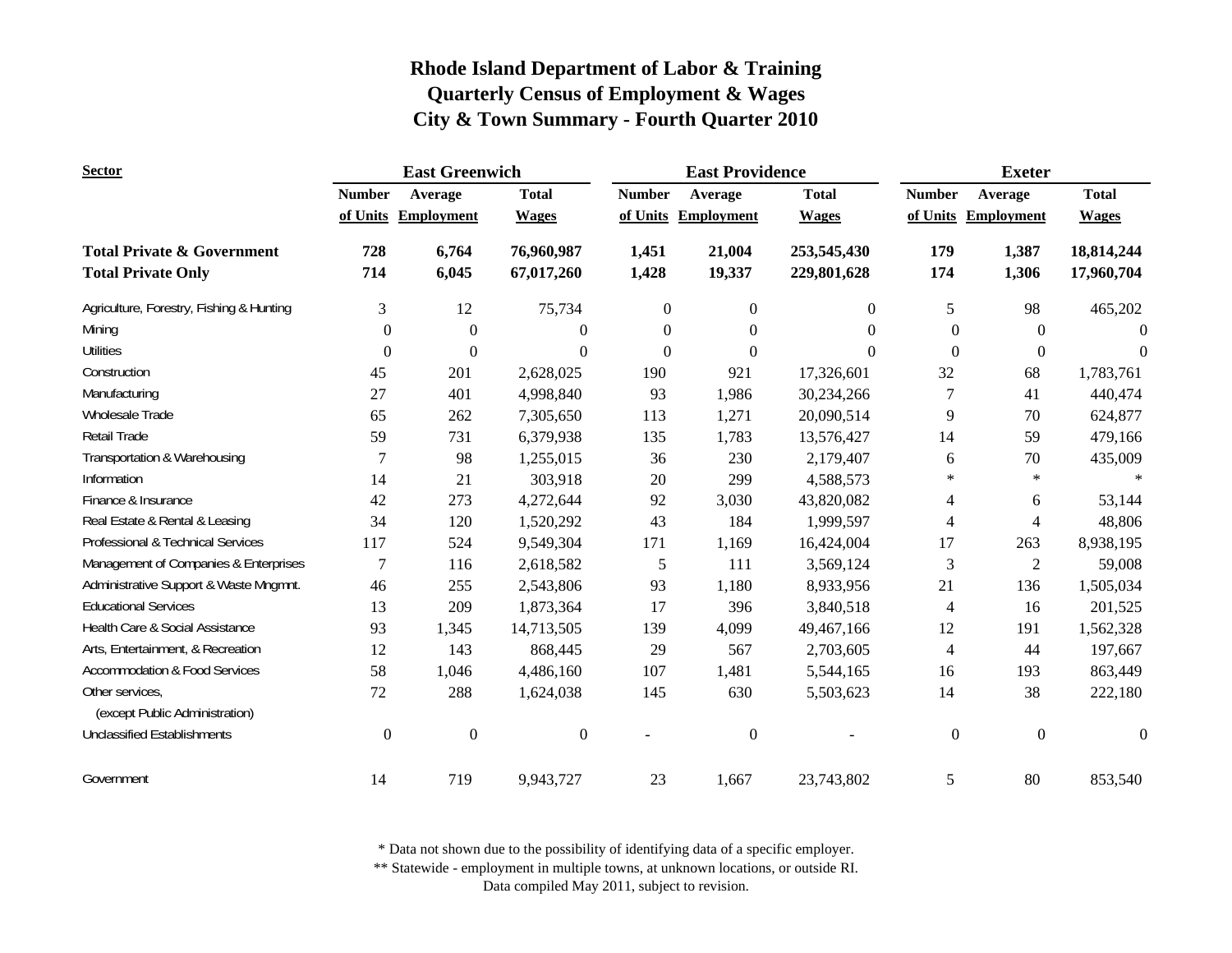| <b>Sector</b>                            |                  | Foster            |                  |               | Glocester           |              | Hopkinton        |                     |                  |
|------------------------------------------|------------------|-------------------|------------------|---------------|---------------------|--------------|------------------|---------------------|------------------|
|                                          | <b>Number</b>    | Average           | <b>Total</b>     | <b>Number</b> | Average             | <b>Total</b> | <b>Number</b>    | Average             | <b>Total</b>     |
|                                          | of Units         | <b>Employment</b> | <b>Wages</b>     |               | of Units Employment | <b>Wages</b> |                  | of Units Employment | <b>Wages</b>     |
| <b>Total Private &amp; Government</b>    | 94               | 415               | 3,623,561        | 206           | 1,666               | 14,746,579   | 195              | 1,186               | 11,582,686       |
| <b>Total Private Only</b>                | 88               | 311               | 2,518,575        | 189           | 1,154               | 8,990,859    | 184              | 1,071               | 10,404,886       |
| Agriculture, Forestry, Fishing & Hunting | 4                | 21                | 158,196          | $\ast$        | $\ast$              | $\ast$       | 7                | 23                  | 206,556          |
| Mining                                   | $\overline{0}$   | $\mathbf{0}$      | $\theta$         |               |                     |              | $\ast$           | $\ast$              |                  |
| <b>Utilities</b>                         | $\theta$         | $\boldsymbol{0}$  | $\Omega$         | $\theta$      | $\overline{0}$      | $\theta$     | $\boldsymbol{0}$ | $\boldsymbol{0}$    | $\theta$         |
| Construction                             | 20               | 33                | 318,474          | 56            | 118                 | 1,255,928    | 51               | 139                 | 1,443,004        |
| Manufacturing                            | 6                | 5                 | 32,877           | $\ast$        | $\ast$              | $\ast$       | 22               | 362                 | 4,217,383        |
| Wholesale Trade                          | 4                | 6                 | 35,478           | 6             | 3                   | 41,887       | 6                | 21                  | 413,384          |
| Retail Trade                             | 5                | 18                | 71,277           | 19            | 180                 | 950,794      | 17               | 96                  | 576,866          |
| Transportation & Warehousing             | $\ast$           | $\star$           | $\ast$           | 6             | 65                  | 526,972      | $\ast$           | $\ast$              |                  |
| Information                              | $\ast$           | $\star$           | *                | 4             | 19                  | 112,410      | $\overline{4}$   | 16                  | 61,120           |
| Finance & Insurance                      | *                | $\star$           | $\ast$           | 7             | 23                  | 248,398      | $\ast$           | $\ast$              |                  |
| Real Estate & Rental & Leasing           | *                | $\ast$            | $\ast$           | 4             | 3                   | 13,400       | $\ast$           | $\ast$              | $\ast$           |
| Professional & Technical Services        | 7                | 13                | 186,475          | 13            | 66                  | 1,119,520    | 10               | 54                  | 1,145,491        |
| Management of Companies & Enterprises    | $\ast$           | $\ast$            | $\ast$           | $\ast$        | $\ast$              | $\ast$       | $\ast$           | $\ast$              | $\ast$           |
| Administrative Support & Waste Mngmnt.   | 14               | 14                | 107,076          | 10            | 29                  | 201,147      | 18               | 26                  | 191,693          |
| <b>Educational Services</b>              | $\ast$           | $\ast$            | $\ast$           | $\ast$        | $\ast$              | $\ast$       | $\ast$           | $\ast$              | $\ast$           |
| Health Care & Social Assistance          | 6                | 46                | 300,015          | 15            | 411                 | 3,300,298    | 15               | 166                 | 1,066,601        |
| Arts, Entertainment, & Recreation        | $\ast$           | $\ast$            | $\ast$           | 3             | 14                  | 122,143      | 6                | 75                  | 282,287          |
| <b>Accommodation &amp; Food Services</b> | 6                | 40                | 114,587          | 18            | 156                 | 503,929      | 6                | 27                  | 110,257          |
| Other services,                          | 4                | 8                 | 33,823           | 22            | 44                  | 361,403      | 11               | 30                  | 127,677          |
| (except Public Administration)           |                  |                   |                  |               |                     |              |                  |                     |                  |
| <b>Unclassified Establishments</b>       | $\boldsymbol{0}$ | $\boldsymbol{0}$  | $\boldsymbol{0}$ |               |                     |              | $\boldsymbol{0}$ | $\boldsymbol{0}$    | $\boldsymbol{0}$ |
| Government                               | 6                | 102               | 1,104,986        | 17            | 512                 | 5,755,720    | 11               | 115                 | 1,177,800        |

\* Data not shown due to the possibility of identifying data of a specific employer.

\*\* Statewide - employment in multiple towns, at unknown locations, or outside RI.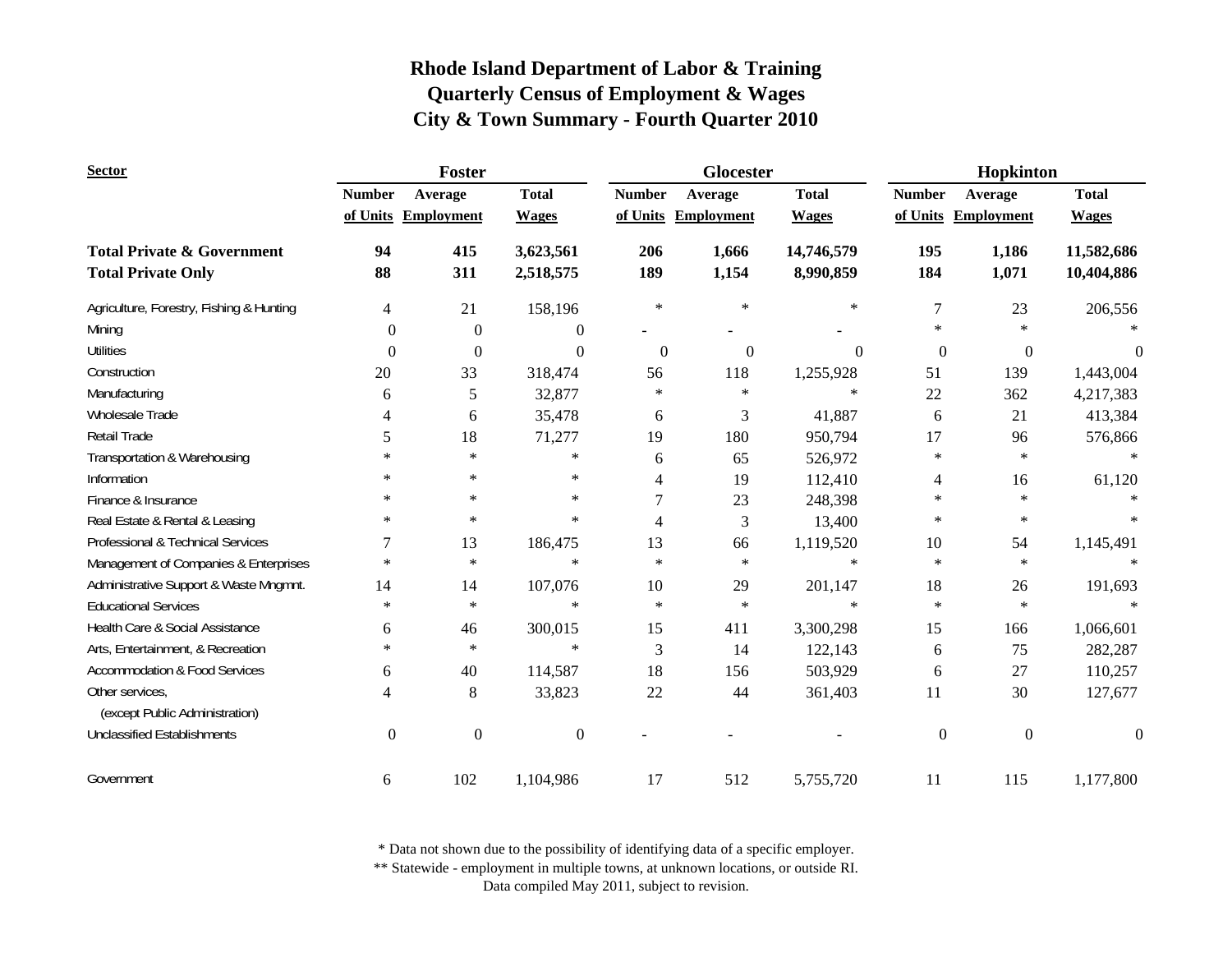| <b>Sector</b>                                     |                  | <b>Jamestown</b>    |                  |                  | <b>Johnston</b>   |                  | <b>Lincoln</b>   |                     |                  |
|---------------------------------------------------|------------------|---------------------|------------------|------------------|-------------------|------------------|------------------|---------------------|------------------|
|                                                   | <b>Number</b>    | Average             | <b>Total</b>     | <b>Number</b>    | Average           | <b>Total</b>     | <b>Number</b>    | Average             | <b>Total</b>     |
|                                                   |                  | of Units Employment | <b>Wages</b>     | of Units         | <b>Employment</b> | <b>Wages</b>     |                  | of Units Employment | <b>Wages</b>     |
| <b>Total Private &amp; Government</b>             | 208              | 1,253               | 13,387,755       | 1,068            | 10,985            | 124,060,951      | 760              | 12,910              | 168,840,106      |
| <b>Total Private Only</b>                         | 194              | 958                 | 10,429,615       | 1,055            | 9,886             | 106,097,269      | 738              | 11,705              | 151,666,931      |
| Agriculture, Forestry, Fishing & Hunting          | $\ast$           | $\ast$              | $\ast$           | 10               | 29                | 73,363           | $\ast$           | $\ast$              | $\ast$           |
| Mining                                            | $\overline{0}$   | $\boldsymbol{0}$    | $\boldsymbol{0}$ | $\ast$           | $\ast$            | $\ast$           | $\mathbf{0}$     | $\overline{0}$      | $\theta$         |
| <b>Utilities</b>                                  | $\Omega$         | $\boldsymbol{0}$    | $\mathbf{0}$     | 3                | 47                | 1,286,429        | $\ast$           | $\ast$              |                  |
| Construction                                      | 24               | 93                  | 1,850,752        | 177              | 709               | 9,615,562        | 95               | 609                 | 8,541,660        |
| Manufacturing                                     | 4                | 10                  | 65,664           | 86               | 1,085             | 11,610,047       | 41               | 1,878               | 24,375,303       |
| <b>Wholesale Trade</b>                            | 15               | 38                  | 851,188          | 55               | 302               | 4,230,729        | 74               | 660                 | 10,807,707       |
| Retail Trade                                      | 13               | 112                 | 574,653          | 139              | 1,497             | 12,338,488       | 58               | 967                 | 7,358,082        |
| Transportation & Warehousing                      | $\ast$           | $\ast$              | $\ast$           | 40               | 236               | 2,606,841        | 18               | 498                 | 5,437,777        |
| Information                                       | 4                | 12                  | 115,888          | 9                | 50                | 914,282          | 16               | 278                 | 3,808,154        |
| Finance & Insurance                               | 5                | 14                  | 451,138          | 29               | 1,318             | 24,041,795       | 35               | 2,369               | 31,876,643       |
| Real Estate & Rental & Leasing                    |                  | 26                  | 153,039          | 33               | 270               | 2,477,254        | 22               | 57                  | 525,738          |
| Professional & Technical Services                 | 41               | 96                  | 1,794,863        | 68               | 142               | 1,837,058        | 111              | 650                 | 12,775,409       |
| Management of Companies & Enterprises             | $\ast$           | $\ast$              | $\ast$           | $\star$          | $\ast$            | $\ast$           | 7                | 286                 | 19,734,918       |
| Administrative Support & Waste Mngmnt.            | 16               | 58                  | 487,428          | 102              | 1,226             | 10,891,378       | 49               | 363                 | 2,647,183        |
| <b>Educational Services</b>                       | $\ast$           | $\ast$              | $\ast$           | 11               | 22                | 164,754          | 10               | 121                 | 1,058,385        |
| Health Care & Social Assistance                   | 12               | 127                 | 1,329,402        | 91               | 1,403             | 15,683,673       | 63               | 897                 | 7,954,452        |
| Arts, Entertainment, & Recreation                 | 8                | 111                 | 478,031          | $\overline{7}$   | 39                | 276,083          | 16               | 1,031               | 8,253,872        |
| <b>Accommodation &amp; Food Services</b>          | 12               | 139                 | 590,035          | 80               | 927               | 3,350,684        | 52               | 691                 | 2,799,303        |
| Other services.<br>(except Public Administration) | 24               | 93                  | 1,049,944        | 113              | 469               | 3,513,681        | 68               | 233                 | 1,335,828        |
| <b>Unclassified Establishments</b>                | $\boldsymbol{0}$ | $\boldsymbol{0}$    | $\boldsymbol{0}$ | $\boldsymbol{0}$ | $\boldsymbol{0}$  | $\boldsymbol{0}$ | $\boldsymbol{0}$ | $\boldsymbol{0}$    | $\boldsymbol{0}$ |
|                                                   |                  |                     |                  |                  |                   |                  |                  |                     |                  |
| Government                                        | 14               | 296                 | 2,958,140        | 13               | 1,101             | 17,963,682       | 22               | 1,205               | 17, 173, 175     |

\* Data not shown due to the possibility of identifying data of a specific employer.

\*\* Statewide - employment in multiple towns, at unknown locations, or outside RI.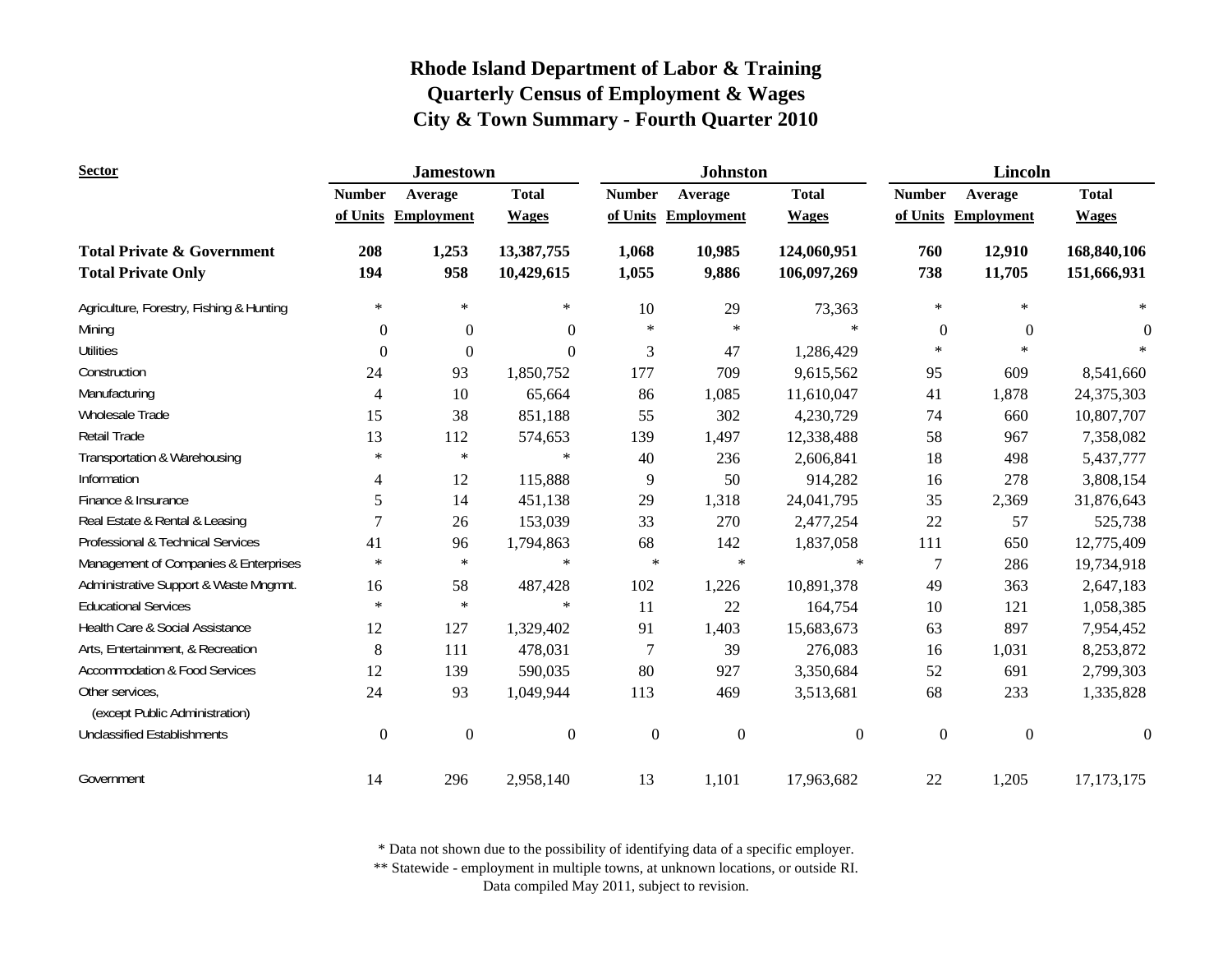| <b>Sector</b>                                     |                  | <b>Little Compton</b> |                  |                  | <b>Middletown</b>   |                  | <b>Narragansett</b> |                     |              |
|---------------------------------------------------|------------------|-----------------------|------------------|------------------|---------------------|------------------|---------------------|---------------------|--------------|
|                                                   | <b>Number</b>    | Average               | <b>Total</b>     | <b>Number</b>    | Average             | <b>Total</b>     | <b>Number</b>       | Average             | <b>Total</b> |
|                                                   |                  | of Units Employment   | <b>Wages</b>     |                  | of Units Employment | <b>Wages</b>     |                     | of Units Employment | <b>Wages</b> |
| <b>Total Private &amp; Government</b>             | 154              | 588                   | 5,352,876        | 750              | 10,930              | 122,163,421      | 490                 | 4,033               | 39,120,965   |
| <b>Total Private Only</b>                         | 148              | 445                   | 4,017,918        | 737              | 10,160              | 112,637,356      | 471                 | 3,031               | 24,570,278   |
| Agriculture, Forestry, Fishing & Hunting          | 7                | 24                    | 93,684           | 5                | 76                  | 454,185          | 6                   | 18                  | 181,702      |
| Mining                                            | $\mathbf{0}$     | $\boldsymbol{0}$      | $\mathbf{0}$     | $\ast$           | $\ast$              | $\ast$           | $\mathbf{0}$        | $\mathbf{0}$        | $\theta$     |
| <b>Utilities</b>                                  | $\mathbf{0}$     | $\boldsymbol{0}$      | $\theta$         | $\ast$           | $\ast$              | $\ast$           | $\mathbf{0}$        | $\Omega$            | $\Omega$     |
| Construction                                      | 32               | 98                    | 1,349,516        | 69               | 338                 | 4,133,314        | 45                  | 90                  | 892,173      |
| Manufacturing                                     | $\ast$           | $\ast$                | $\ast$           | 17               | 309                 | 5,520,590        | 19                  | 84                  | 1,275,270    |
| Wholesale Trade                                   | 7                | 8                     | 110,903          | 35               | 150                 | 2,427,189        | 24                  | 81                  | 1,409,584    |
| Retail Trade                                      | 9                | 28                    | 124,687          | 99               | 1,539               | 11,589,170       | 45                  | 618                 | 4,662,756    |
| Transportation & Warehousing                      | $\ast$           | $\star$               | $\ast$           | 10               | 124                 | 1,440,811        | $8\,$               | 82                  | 684,277      |
| Information                                       | $\ast$           | $\ast$                | $\ast$           | 11               | 277                 | 5,156,427        | 6                   | 14                  | 356,506      |
| Finance & Insurance                               | $\ast$           | $\ast$                | $\ast$           | 28               | 565                 | 12,028,672       | 16                  | 45                  | 858,929      |
| Real Estate & Rental & Leasing                    | 5                | 7                     | 151,193          | 37               | 134                 | 1,331,221        | 27                  | 89                  | 824,550      |
| Professional & Technical Services                 | 17               | 20                    | 348,009          | 107              | 2,049               | 38,328,544       | 54                  | 101                 | 1,983,226    |
| Management of Companies & Enterprises             | $\mathbf{0}$     | $\boldsymbol{0}$      | $\boldsymbol{0}$ | 5                | 275                 | 3,393,130        | $\ast$              | $\ast$              | $\ast$       |
| Administrative Support & Waste Mngmnt.            | 18               | 38                    | 248,628          | 42               | 184                 | 1,656,967        | 32                  | 75                  | 686,909      |
| <b>Educational Services</b>                       | $\ast$           | $\ast$                | $\ast$           | 11               | 283                 | 2,823,572        | 6                   | $\overline{2}$      | 41,242       |
| Health Care & Social Assistance                   | $\ast$           | $\ast$                | $\ast$           | 76               | 1,617               | 12,163,000       | 43                  | 457                 | 4,814,146    |
| Arts, Entertainment, & Recreation                 | 7                | 30                    | 331,159          | 15               | 160                 | 735,501          | 16                  | 96                  | 991,175      |
| Accommodation & Food Services                     | 11               | 51                    | 161,019          | 92               | 1,573               | 6,463,532        | 75                  | 979                 | 3,498,311    |
| Other services,<br>(except Public Administration) | 22               | 65                    | 361,787          | 76               | 477                 | 2,418,313        | 47                  | 198                 | 1,345,508    |
| <b>Unclassified Establishments</b>                | $\boldsymbol{0}$ | $\boldsymbol{0}$      | $\boldsymbol{0}$ | $\boldsymbol{0}$ | $\boldsymbol{0}$    | $\boldsymbol{0}$ |                     |                     |              |
| Government                                        | 6                | 144                   | 1,334,958        | 13               | 772                 | 9,526,065        | 19                  | 1,003               | 14,550,687   |

\* Data not shown due to the possibility of identifying data of a specific employer.

\*\* Statewide - employment in multiple towns, at unknown locations, or outside RI.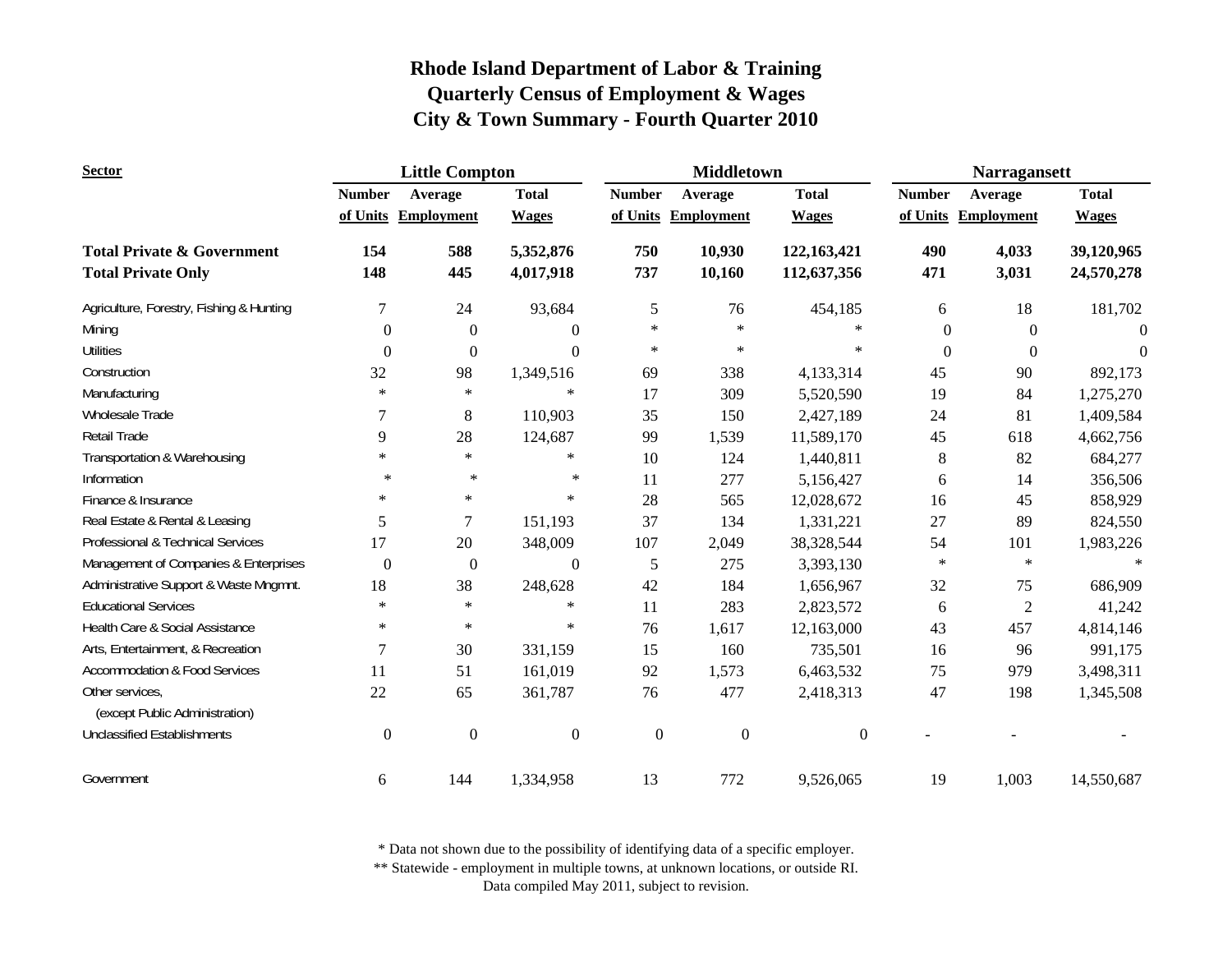| <b>Sector</b>                                     | <b>Newport</b> |                   |                  |                  | <b>New Shoreham</b> |                  | <b>North Kingstown</b> |                   |              |
|---------------------------------------------------|----------------|-------------------|------------------|------------------|---------------------|------------------|------------------------|-------------------|--------------|
|                                                   | <b>Number</b>  | Average           | <b>Total</b>     | <b>Number</b>    | Average             | <b>Total</b>     | <b>Number</b>          | Average           | <b>Total</b> |
|                                                   | of Units       | <b>Employment</b> | <b>Wages</b>     | of Units         | <b>Employment</b>   | <b>Wages</b>     | of Units               | <b>Employment</b> | <b>Wages</b> |
| <b>Total Private &amp; Government</b>             | 1,255          | 17,608            | 227,459,505      | 217              | 627                 | 6,080,538        | 991                    | 14,581            | 183,752,291  |
| <b>Total Private Only</b>                         | 1,219          | 12,267            | 110,159,324      | 203              | 504                 | 4,779,399        | 970                    | 13,016            | 162,422,955  |
| Agriculture, Forestry, Fishing & Hunting          | 4              | 26                | 287,241 21       | 3                | 6                   | 21,807           | 11                     | 35                | 499,626      |
| Mining                                            | $\mathbf{0}$   | $\mathbf{0}$      | $\boldsymbol{0}$ | $\mathbf{0}$     | $\mathbf{0}$        | $\mathbf{0}$     | $\ast$                 | $\ast$            |              |
| <b>Utilities</b>                                  | $\overline{0}$ | $\boldsymbol{0}$  | $\Omega$         | $\ast$           | $\ast$              | $\ast$           | $\ast$                 | $\ast$            |              |
| Construction                                      | 96             | 434               | 6,075,049        | 38               | 71                  | 909,571          | 110                    | 490               | 6,726,093    |
| Manufacturing                                     | 29             | 135               | 1,698,784        | $\ast$           | $\ast$              | $\ast$           | 68                     | 4,456             | 73,717,421   |
| <b>Wholesale Trade</b>                            | 56             | 180               | 3,740,925        | $\ast$           | $\ast$              | $\ast$           | 88                     | 420               | 7,357,534    |
| <b>Retail Trade</b>                               | 195            | 1,428             | 8,710,493        | 39               | 74                  | 806,035          | 104                    | 1,949             | 12,882,490   |
| Transportation & Warehousing                      | 47             | 352               | 2,314,989        | 4                | 7                   | 41,856           | 37                     | 425               | 4,458,105    |
| Information                                       | 26             | 227               | 2,309,137        | $\ast$           | $\ast$              | $\ast$           | 20                     | 245               | 5,062,252    |
| Finance & Insurance                               | 36             | 192               | 2,658,748        | $\star$          | $\ast$              | $\ast$           | 39                     | 201               | 3,164,752    |
| Real Estate & Rental & Leasing                    | 53             | 370               | 3,652,181        | 14               | 40                  | 234,245          | 26                     | 53                | 482,935      |
| Professional & Technical Services                 | 136            | 643               | 12,803,183       | 5                | 6                   | 31,378           | 132                    | 435               | 10,752,781   |
| Management of Companies & Enterprises             | $\ast$         | $\ast$            | $\ast$           | $\ast$           | $\ast$              | $\ast$           | 13                     | 633               | 7,743,399    |
| Administrative Support & Waste Mngmnt.            | 76             | 476               | 5,080,544        | 11               | 30                  | 310,406          | 66                     | 426               | 3,221,322    |
| <b>Educational Services</b>                       | 15             | 769               | 7,856,128        | $\star$          | $\ast$              | $\ast$           | 23                     | 141               | 980,860      |
| Health Care & Social Assistance                   | 81             | 1,747             | 19,841,678       | $\ast$           | $\ast$              | $\ast$           | 70                     | 1,525             | 15,666,732   |
| Arts, Entertainment, & Recreation                 | 47             | 874               | 6,721,994        | 9                | 13                  | 230,175          | 26                     | 225               | 1,987,215    |
| <b>Accommodation &amp; Food Services</b>          | 176            | 3,450             | 18,930,205       | 52               | 189                 | 1,114,632        | 56                     | 824               | 2,951,567    |
| Other services.<br>(except Public Administration) | 139            | 772               | 5,982,657        | 14               | 19                  | 131,821          | 79                     | 430               | 2,636,928    |
| <b>Unclassified Establishments</b>                |                |                   |                  | $\boldsymbol{0}$ | $\boldsymbol{0}$    | $\boldsymbol{0}$ |                        |                   |              |
| Government                                        | 36             | 5,341             | 117,300,181      | 14               | 124                 | 1,301,139        | 21                     | 1,563             | 21,329,336   |

\* Data not shown due to the possibility of identifying data of a specific employer.

\*\* Statewide - employment in multiple towns, at unknown locations, or outside RI.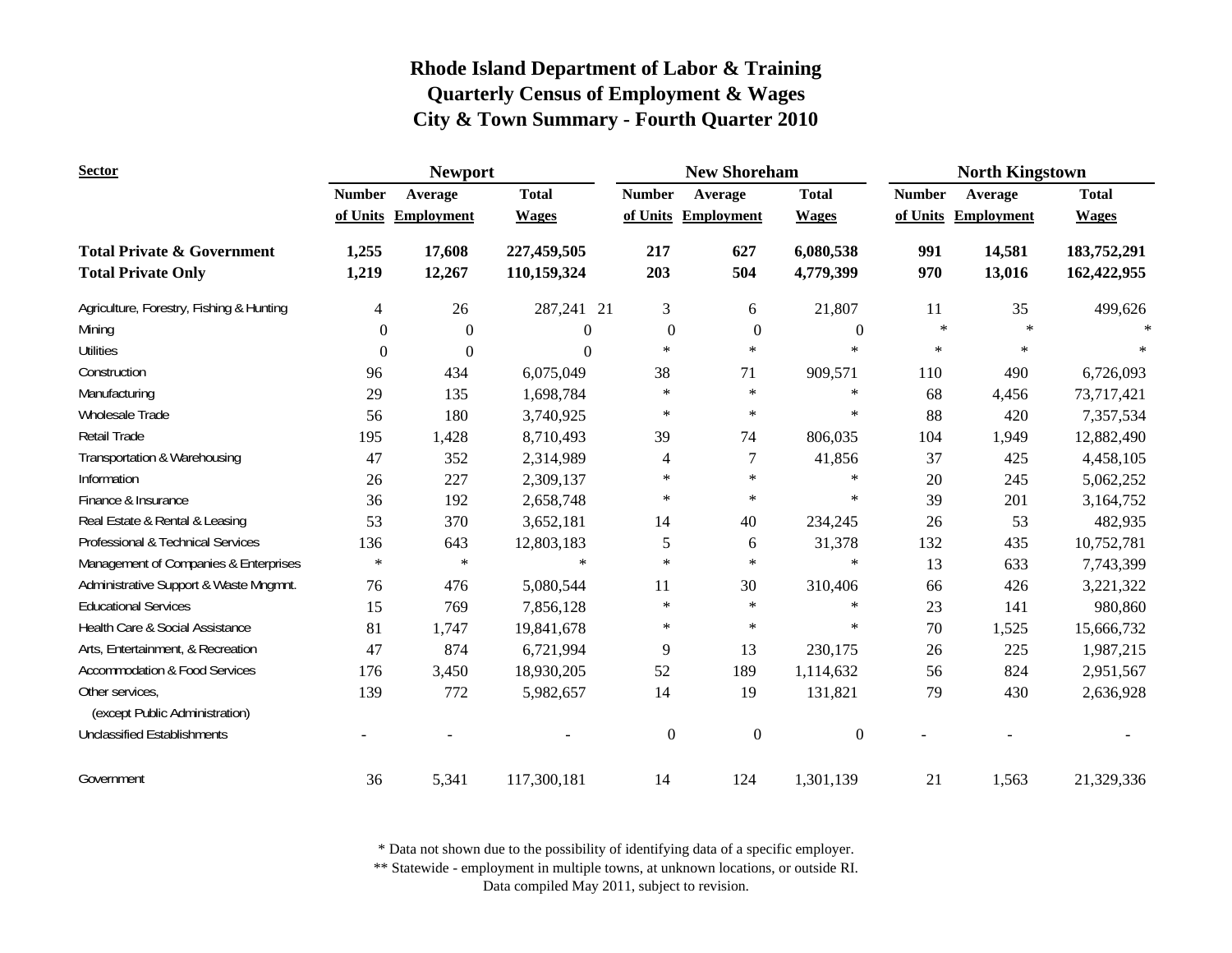| <b>Sector</b>                                     |                | <b>North Providence</b> |              |                  | <b>North Smithfield</b> |                  | <b>Pawtucket</b> |                     |                |
|---------------------------------------------------|----------------|-------------------------|--------------|------------------|-------------------------|------------------|------------------|---------------------|----------------|
|                                                   | <b>Number</b>  | Average                 | <b>Total</b> | <b>Number</b>    | Average                 | <b>Total</b>     | <b>Number</b>    | Average             | <b>Total</b>   |
|                                                   |                | of Units Employment     | <b>Wages</b> | of Units         | <b>Employment</b>       | <b>Wages</b>     |                  | of Units Employment | <b>Wages</b>   |
| <b>Total Private &amp; Government</b>             | 722            | 7,350                   | 67,954,791   | 365              | 3,789                   | 35,524,940       | 1,519            | 24,124              | 268,810,880    |
| <b>Total Private Only</b>                         | 712            | 6,388                   | 55,542,290   | 356              | 3,389                   | 31,084,458       | 1,495            | 21,804              | 230,713,351    |
| Agriculture, Forestry, Fishing & Hunting          | $\overline{0}$ | $\mathbf{0}$            | $\Omega$     | $\ast$           | $\ast$                  | $\ast$           | $\overline{0}$   | $\overline{0}$      | $\overline{0}$ |
| Mining                                            | $\overline{0}$ | $\mathbf{0}$            | $\Omega$     | $\ast$           | $\ast$                  | $\ast$           | $\Omega$         | $\theta$            | $\Omega$       |
| <b>Utilities</b>                                  | $\Omega$       | $\Omega$                | $\Omega$     | $\mathbf{0}$     | $\mathbf{0}$            | $\Omega$         | $\ast$           | $\ast$              |                |
| Construction                                      | 80             | 251                     | 3,178,638    | 67               | 166                     | 1,679,868        | 140              | 793                 | 10,802,529     |
| Manufacturing                                     | 40             | 361                     | 4,100,809    | 20               | 417                     | 4,514,488        | 151              | 3,975               | 42,668,588     |
| Wholesale Trade                                   | 31             | 222                     | 3,791,544    | 24               | 128                     | 1,909,025        | 74               | 471                 | 6,861,004      |
| Retail Trade                                      | 107            | 1,006                   | 6,409,443    | 36               | 712                     | 6,172,859        | 167              | 1,528               | 10,534,972     |
| Transportation & Warehousing                      | 18             | 112                     | 907,092      | 12               | 103                     | 1,529,210        | 41               | 495                 | 4,471,298      |
| Information                                       | 7              | 30                      | 325,923      | $\ast$           | $\ast$                  | $\ast$           | 22               | 126                 | 1,985,237      |
| Finance & Insurance                               | 26             | 140                     | 1,605,434    | 11               | 40                      | 557,290          | 56               | 884                 | 11,752,963     |
| Real Estate & Rental & Leasing                    | 31             | 115                     | 1,006,872    | 12               | 26                      | 303,667          | 52               | 198                 | 2,267,064      |
| Professional & Technical Services                 | 64             | 178                     | 2,500,185    | 45               | 247                     | 3,867,930        | 121              | 622                 | 8,631,862      |
| Management of Companies & Enterprises             | $\ast$         | $\ast$                  | $\ast$       | $\boldsymbol{0}$ | $\boldsymbol{0}$        | $\boldsymbol{0}$ | $\ast$           | $\ast$              |                |
| Administrative Support & Waste Mngmnt.            | 53             | 434                     | 2,339,017    | 20               | 74                      | 823,592          | 88               | 1,760               | 16,984,564     |
| <b>Educational Services</b>                       | $\ast$         | $\ast$                  | $\ast$       | $\ast$           | $\ast$                  | $\ast$           | 24               | 372                 | 3,110,466      |
| Health Care & Social Assistance                   | 78             | 2,512                   | 24,596,344   | 39               | 793                     | 6,180,213        | 179              | 5,695               | 58,612,830     |
| Arts, Entertainment, & Recreation                 | $\,$ 8 $\,$    | 37                      | 118,153      | 5                | 28                      | 158,896          | 20               | 229                 | 2,427,967      |
| <b>Accommodation &amp; Food Services</b>          | 68             | 640                     | 2,414,571    | $20\,$           | 427                     | 1,385,056        | 133              | 1,596               | 5,482,284      |
| Other services,<br>(except Public Administration) | 97             | 326                     | 2,007,965    | 35               | 164                     | 1,189,114        | 214              | 1,357               | 8,848,637      |
| <b>Unclassified Establishments</b>                |                |                         | 2,800        | $\boldsymbol{0}$ | $\boldsymbol{0}$        | $\boldsymbol{0}$ | $\mathbf{1}$     |                     | 1,032          |
| Government                                        | 10             | 962                     | 12,412,501   | 9                | 401                     | 4,440,482        | 24               | 2,322               | 38,097,529     |

\* Data not shown due to the possibility of identifying data of a specific employer.

\*\* Statewide - employment in multiple towns, at unknown locations, or outside RI.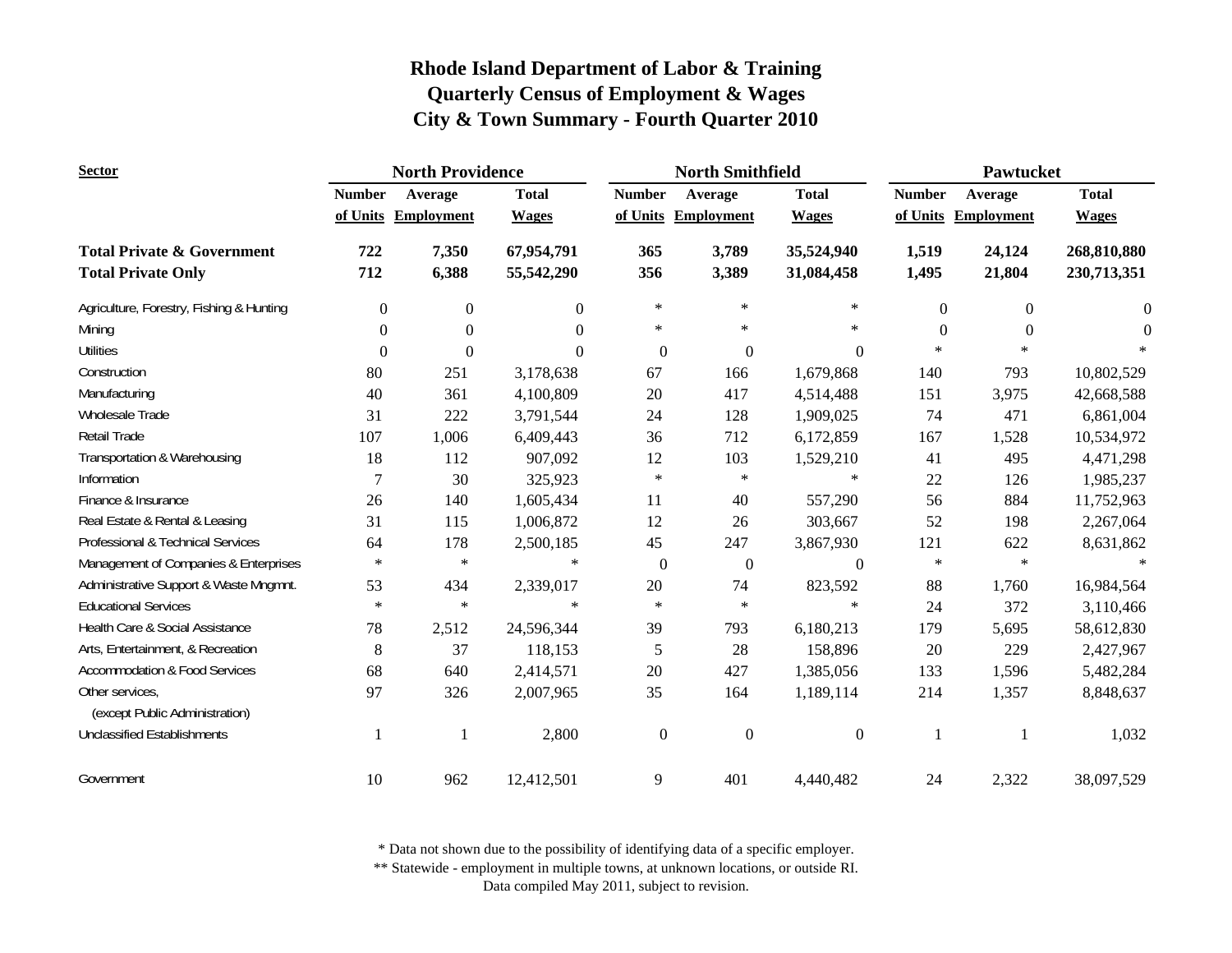| <b>Sector</b>                            | Portsmouth       |                     |                  |               | Providence        |               | <b>Richmond</b>  |                     |                |
|------------------------------------------|------------------|---------------------|------------------|---------------|-------------------|---------------|------------------|---------------------|----------------|
|                                          | <b>Number</b>    | Average             | <b>Total</b>     | <b>Number</b> | Average           | <b>Total</b>  | <b>Number</b>    | Average             | <b>Total</b>   |
|                                          |                  | of Units Employment | <b>Wages</b>     | of Units      | <b>Employment</b> | <b>Wages</b>  |                  | of Units Employment | <b>Wages</b>   |
| <b>Total Private &amp; Government</b>    | 530              | 5,622               | 77,374,970       | 5,624         | 108,628           | 1,463,295,693 | 154              | 1,874               | 20,232,917     |
| <b>Total Private Only</b>                | 514              | 4,949               | 68,256,156       | 5,510         | 93,481            | 1,204,488,639 | 147              | 1,168               | 9,485,178      |
| Agriculture, Forestry, Fishing & Hunting | 15               | 38                  | 276,243          | $\ast$        | $\ast$            | $\ast$        | 7                | 32                  | 325,272        |
| Mining                                   | $\theta$         | $\mathbf{0}$        | $\boldsymbol{0}$ | $\mathbf{0}$  | $\boldsymbol{0}$  | $\theta$      | $\ast$           | $\ast$              |                |
| <b>Utilities</b>                         | $\ast$           | $\ast$              | $\ast$           | 6             | 501               | 10,484,678    | $\overline{0}$   | $\boldsymbol{0}$    | $\Omega$       |
| Construction                             | 74               | 253                 | 3,196,736        | 283           | 2,083             | 33,215,276    | 25               | 94                  | 975,999        |
| Manufacturing                            | 25               | 1,828               | 38,796,915       | 280           | 4,594             | 48,575,988    | 5                | 84                  | 1,584,746      |
| Wholesale Trade                          | 30               | 111                 | 1,976,685        | 230           | 2,158             | 31,870,067    | $\ast$           | $\ast$              | $\ast$         |
| Retail Trade                             | 58               | 495                 | 3,723,819        | 636           | 7,039             | 42,109,178    | $22\,$           | 309                 | 2,166,256      |
| Transportation & Warehousing             | $\overline{7}$   | 82                  | 638,260          | 71            | 664               | 7,015,050     | $\ast$           | $\ast$              |                |
| Information                              | 12               | 80                  | 1,129,191        | 164           | 3,311             | 56,138,338    | $\ast$           | $\ast$              |                |
| Finance & Insurance                      | 20               | 71                  | 1,134,536        | 324           | 4,862             | 128, 147, 243 | $\mathfrak{Z}$   | 42                  | 448,849        |
| Real Estate & Rental & Leasing           | 13               | 126                 | 946,678          | 187           | 1,434             | 16,544,479    | $\ast$           | $\ast$              | $\ast$         |
| Professional & Technical Services        | 72               | 160                 | 3,430,982        | 894           | 6,039             | 123, 134, 332 | 10               | 46                  | 709,379        |
| Management of Companies & Enterprises    | $\ast$           | $\star$             | $\ast$           | 43            | 1,532             | 47,779,417    | $\overline{0}$   | $\boldsymbol{0}$    | $\overline{0}$ |
| Administrative Support & Waste Mngmnt.   | 28               | 196                 | 1,937,636        | 295           | 7,428             | 54,415,167    | 13               | 66                  | 481,660        |
| <b>Educational Services</b>              | 15               | 277                 | 2,527,036        | 108           | 11,929            | 148,005,201   | $\mathfrak{Z}$   | $\overline{2}$      | 24,600         |
| Health Care & Social Assistance          | 31               | 519                 | 4,264,306        | 586           | 25,891            | 371,724,624   | 9                | 79                  | 635,080        |
| Arts, Entertainment, & Recreation        | 10               | 85                  | 601,572          | 61            | 1,042             | 6,760,914     | $\overline{7}$   | 117                 | 431,664        |
| <b>Accommodation &amp; Food Services</b> | 40               | 426                 | 1,978,838        | 527           | 8,272             | 40,335,429    | 17               | 197                 | 710,435        |
| Other services,                          | 58               | 186                 | 1,471,985        | 813           | 4,693             | 38,152,688    | 14               | 45                  | 208,904        |
| (except Public Administration)           |                  |                     |                  |               |                   |               |                  |                     |                |
| <b>Unclassified Establishments</b>       | $\boldsymbol{0}$ | $\mathbf{0}$        | $\boldsymbol{0}$ | $\star$       | $\star$           | $\ast$        | $\boldsymbol{0}$ | $\boldsymbol{0}$    | $\mathbf{0}$   |
| Government                               | 16               | 673                 | 9,118,814        | 114           | 15,145            | 258,807,054   | $\boldsymbol{7}$ | 707                 | 10,747,739     |

\* Data not shown due to the possibility of identifying data of a specific employer.

\*\* Statewide - employment in multiple towns, at unknown locations, or outside RI.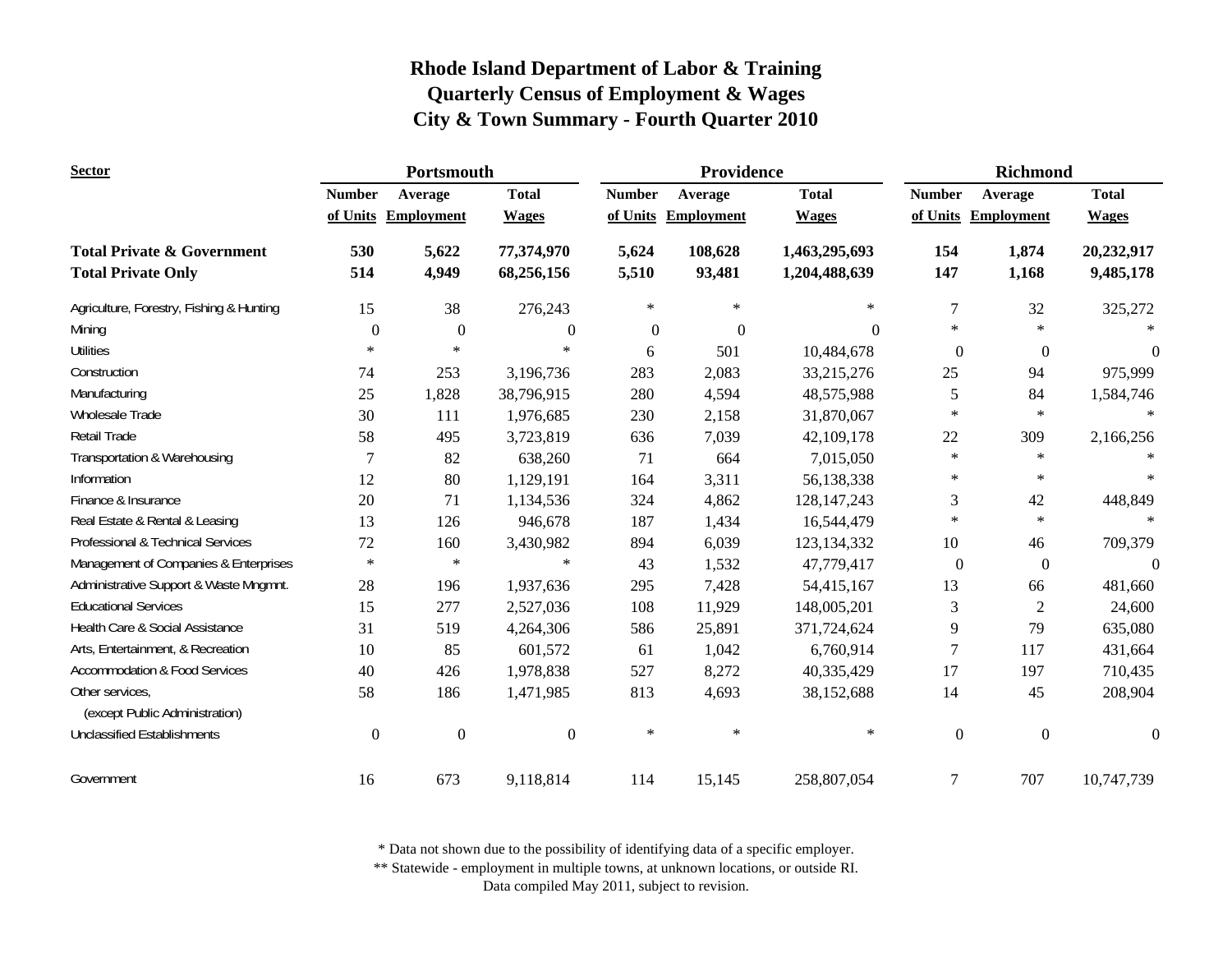| <b>Sector</b>                                     |               | <b>Scituate</b>     |                  |               | <b>Smithfield</b>   |                  | <b>South Kingstown</b> |                     |              |
|---------------------------------------------------|---------------|---------------------|------------------|---------------|---------------------|------------------|------------------------|---------------------|--------------|
|                                                   | <b>Number</b> | Average             | <b>Total</b>     | <b>Number</b> | Average             | <b>Total</b>     | <b>Number</b>          | Average             | <b>Total</b> |
|                                                   |               | of Units Employment | <b>Wages</b>     |               | of Units Employment | <b>Wages</b>     |                        | of Units Employment | <b>Wages</b> |
| <b>Total Private &amp; Government</b>             | 255           | 1,597               | 17,041,870       | 834           | 14,119              | 272,120,816      | 1,003                  | 13,521              | 139,159,534  |
| <b>Total Private Only</b>                         | 242           | 957                 | 7,938,398        | 819           | 13,477              | 263,524,185      | 980                    | 9,616               | 89,676,608   |
| Agriculture, Forestry, Fishing & Hunting          | 12            | 75                  | 363,353          | $\ast$        | $\ast$              | $\ast$           | 18                     | 99                  | 742,684      |
| Mining                                            | $\mathbf{0}$  | $\overline{0}$      | $\theta$         | $\ast$        | $\ast$              | $\ast$           | $\ast$                 | $\star$             |              |
| <b>Utilities</b>                                  | $\Omega$      | $\Omega$            | $\theta$         | $\Omega$      | $\mathbf{0}$        | $\Omega$         | $\ast$                 | $\star$             |              |
| Construction                                      | 60            | 152                 | 1,837,188        | 138           | 945                 | 14,793,010       | 116                    | 279                 | 3,123,358    |
| Manufacturing                                     | 12            | 34                  | 292,105          | 70            | 1,443               | 19,560,491       | 27                     | 607                 | 8,074,631    |
| Wholesale Trade                                   | 9             | 16                  | 304,221          | 57            | 724                 | 14,054,778       | 55                     | 784                 | 13,128,685   |
| Retail Trade                                      | 18            | 178                 | 1,242,892        | 116           | 2,415               | 14,787,969       | 119                    | 1,290               | 9,625,976    |
| Transportation & Warehousing                      | 11            | 48                  | 323,657          | 15            | 74                  | 967,123          | 10                     | 168                 | 936,528      |
| Information                                       | 5             | 21                  | 221,899          | 16            | 228                 | 3,567,603        | 16                     | 127                 | 1,891,708    |
| Finance & Insurance                               | 7             | 13                  | 215,556          | 45            | 2,864               | 151,882,422      | 41                     | 246                 | 3,256,710    |
| Real Estate & Rental & Leasing                    | 4             | $\,8\,$             | 76,819           | 18            | 60                  | 1,095,028        | 22                     | 227                 | 967,663      |
| Professional & Technical Services                 | 28            | 77                  | 1,248,060        | 77            | 262                 | 4,575,378        | 113                    | 308                 | 5,261,944    |
| Management of Companies & Enterprises             | $\mathbf{0}$  | $\overline{0}$      | $\boldsymbol{0}$ | 5             | 84                  | 1,795,751        | 5                      | 20                  | 329,658      |
| Administrative Support & Waste Mngmnt.            | 21            | 39                  | 226,980          | 42            | 408                 | 5,475,331        | 71                     | 278                 | 2,149,436    |
| <b>Educational Services</b>                       | $\ast$        | $\ast$              | $\ast$           | $\ast$        | $\ast$              | $\ast$           | 28                     | 310                 | 2,828,019    |
| Health Care & Social Assistance                   | 16            | 78                  | 618,898          | 56            | 1,550               | 11,907,958       | 106                    | 2,568               | 25,644,506   |
| Arts, Entertainment, & Recreation                 | 3             | 29                  | 69,115           | $\,8\,$       | 43                  | 249,129          | 28                     | 174                 | 1,028,983    |
| <b>Accommodation &amp; Food Services</b>          | 12            | 121                 | 402,564          | 69            | 1,166               | 4,960,769        | 103                    | 1,392               | 5,364,581    |
| Other services,<br>(except Public Administration) | 23            | 68                  | 495,091          | 72            | 347                 | 2,511,164        | 99                     | 717                 | 5,017,853    |
| <b>Unclassified Establishments</b>                | $\ast$        | $\ast$              | $\ast$           | $\mathbf{1}$  | $\boldsymbol{0}$    | $\boldsymbol{0}$ |                        |                     |              |
| Government                                        | 13            | 642                 | 9,103,472        | 15            | 642                 | 8,596,631        | 23                     | 3,905               | 49,482,926   |

\* Data not shown due to the possibility of identifying data of a specific employer.

\*\* Statewide - employment in multiple towns, at unknown locations, or outside RI.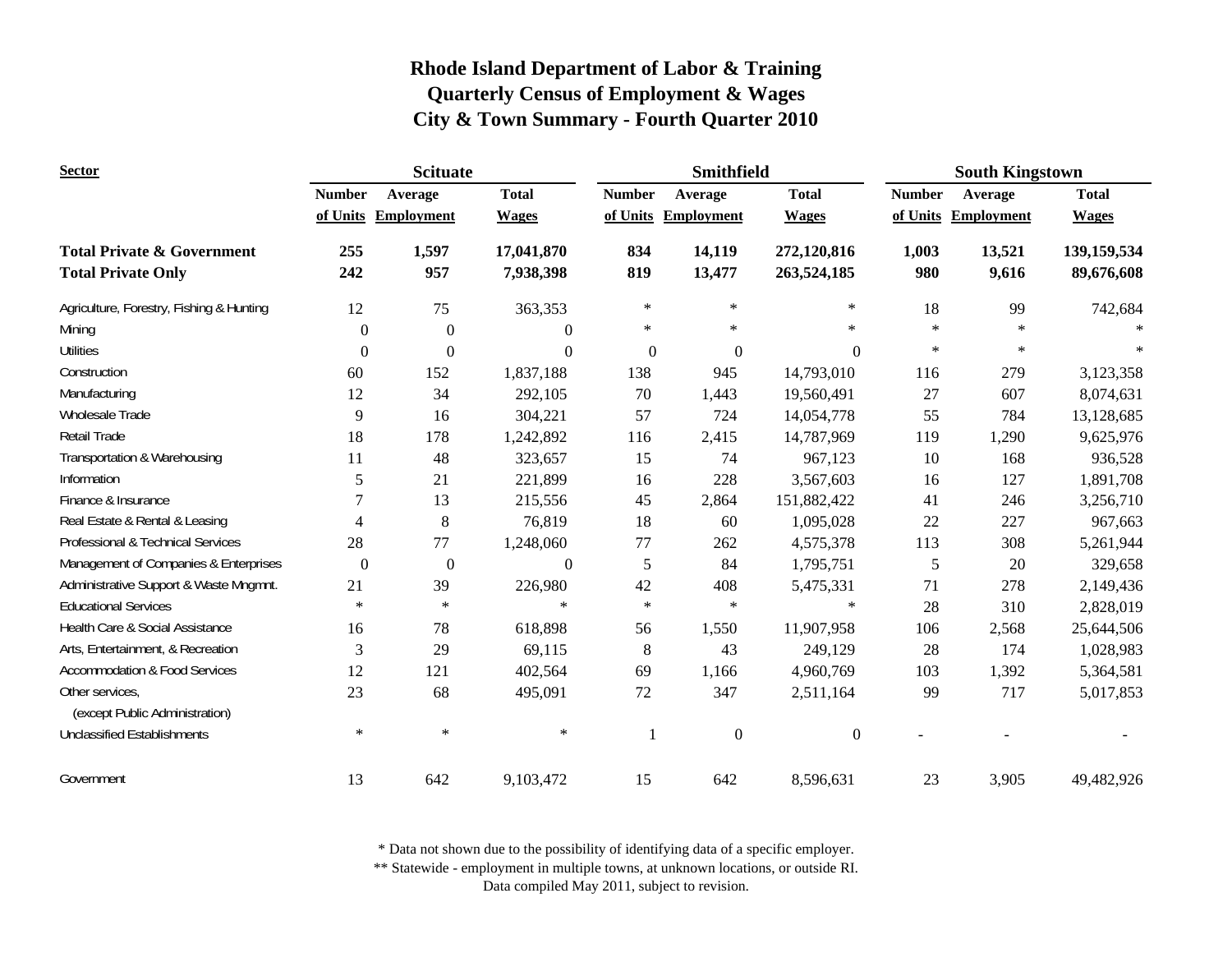| <b>Sector</b>                                     | <b>Tiverton</b>  |                   |              |                  | Warren            |              | Warwick        |                   |                |
|---------------------------------------------------|------------------|-------------------|--------------|------------------|-------------------|--------------|----------------|-------------------|----------------|
|                                                   | <b>Number</b>    | Average           | <b>Total</b> | <b>Number</b>    | Average           | <b>Total</b> | <b>Number</b>  | Average           | <b>Total</b>   |
|                                                   | of Units         | <b>Employment</b> | <b>Wages</b> | of Units         | <b>Employment</b> | <b>Wages</b> | of Units       | <b>Employment</b> | <b>Wages</b>   |
| <b>Total Private &amp; Government</b>             | 383              | 2,619             | 25,680,751   | 370              | 3,614             | 31,645,295   | 3,171          | 47,257            | 522,052,675    |
| <b>Total Private Only</b>                         | 368              | 2,091             | 19,402,936   | 362              | 3,446             | 29,036,404   | 3,136          | 42,999            | 455,057,243    |
| Agriculture, Forestry, Fishing & Hunting          | 10               | 42                | 170,532      | $\star$          | $\ast$            | $\ast$       | $\overline{4}$ | 19                | 78,572         |
| Mining                                            |                  |                   |              | $\boldsymbol{0}$ | $\boldsymbol{0}$  | $\theta$     | $\mathbf{0}$   | $\boldsymbol{0}$  | $\overline{0}$ |
| <b>Utilities</b>                                  | $\ast$           | $\ast$            | $\ast$       | $\boldsymbol{0}$ | $\boldsymbol{0}$  | $\Omega$     |                |                   |                |
| Construction                                      | 61               | 244               | 1,925,772    | 46               | 122               | 1,272,160    | 318            | 1,887             | 26,513,443     |
| Manufacturing                                     | 12               | 70                | 435,789      | 41               | 734               | 7,977,733    | 158            | 3,377             | 48,625,589     |
| <b>Wholesale Trade</b>                            | 24               | 110               | 1,556,693    | 14               | 125               | 1,764,738    | 222            | 1,646             | 24,795,534     |
| Retail Trade                                      | 54               | 482               | 5,266,063    | 45               | 277               | 1,608,473    | 430            | 7,612             | 52,208,219     |
| Transportation & Warehousing                      | $\ast$           | $\ast$            | $\ast$       | $\overline{4}$   | 281               | 1,530,086    | 87             | 2,070             | 20,964,365     |
| Information                                       | 6                | 7                 | 396,435      | 4                | 33                | 362,179      | 47             | 513               | 6,542,480      |
| Finance & Insurance                               | 11               | 50                | 651,589      | 15               | 221               | 2,252,000    | 186            | 3,053             | 50,659,690     |
| Real Estate & Rental & Leasing                    | 5                | 8                 | 108,640      | 10               | 17                | 141,482      | 116            | 1,148             | 10,306,159     |
| Professional & Technical Services                 | 46               | 130               | 2,545,725    | 29               | 95                | 1,069,837    | 359            | 1,791             | 28,956,820     |
| Management of Companies & Enterprises             | $\ast$           | $\ast$            | $\ast$       | $\ast$           | $\ast$            | $\ast$       | 21             | 1,294             | 19,543,977     |
| Administrative Support & Waste Mngmnt.            | 23               | 65                | 648,850      | 23               | 211               | 1,130,643    | 210            | 1,936             | 18,026,443     |
| <b>Educational Services</b>                       | $\ast$           | $\ast$            | $\ast$       | 6                | 72                | 717,619      | 37             | 1,096             | 12,338,437     |
| Health Care & Social Assistance                   | 25               | 343               | 2,773,276    | 35               | 597               | 6,486,594    | 335            | 8,435             | 99,684,829     |
| Arts, Entertainment, & Recreation                 | 5                | 29                | 275,597      | 6                | 45                | 174,316      | 42             | 476               | 2,715,312      |
| <b>Accommodation &amp; Food Services</b>          | 28               | 293               | 1,108,125    | 37               | 475               | 1,522,339    | 240            | 4,970             | 21,210,648     |
| Other services,<br>(except Public Administration) | 45               | 114               | 568,257      | 44               | 134               | 902,656      | 323            | 1,671             | 11,859,786     |
| <b>Unclassified Establishments</b>                | $\boldsymbol{0}$ | $\boldsymbol{0}$  | $\mathbf{0}$ | $\boldsymbol{0}$ | $\boldsymbol{0}$  | $\mathbf{0}$ | $\mathbf{1}$   | 5                 | 26,940         |
| Government                                        | 15               | 528               | 6,277,815    | 8                | 168               | 2,608,891    | 35             | 4,258             | 66,995,432     |

\* Data not shown due to the possibility of identifying data of a specific employer.

\*\* Statewide - employment in multiple towns, at unknown locations, or outside RI.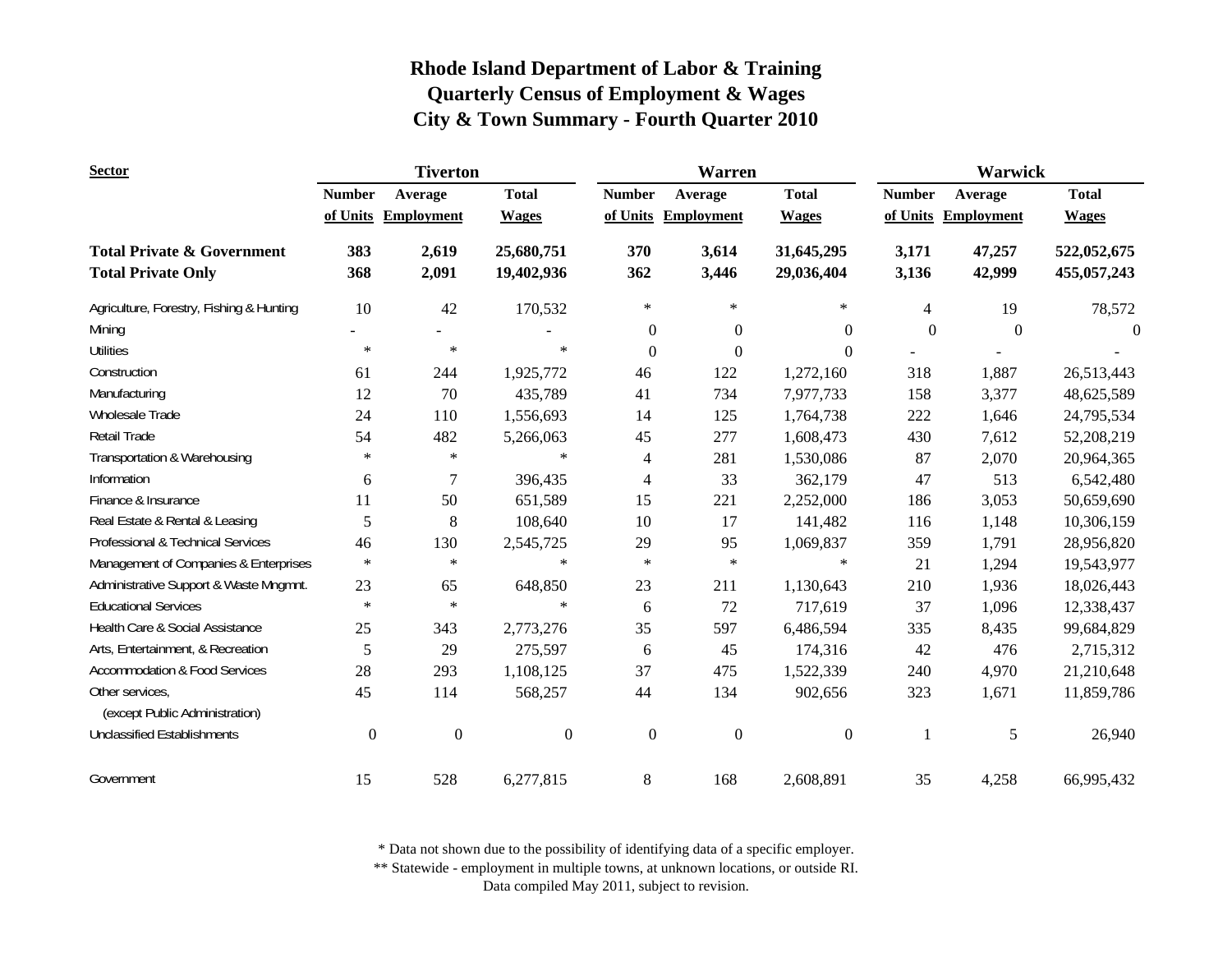| <b>Sector</b>                                     | Westerly         |                     |                  | <b>West Greenwich</b> |                     |                  | <b>West Warwick</b> |                     |                  |
|---------------------------------------------------|------------------|---------------------|------------------|-----------------------|---------------------|------------------|---------------------|---------------------|------------------|
|                                                   | <b>Number</b>    | Average             | <b>Total</b>     | <b>Number</b>         | Average             | <b>Total</b>     | <b>Number</b>       | Average             | <b>Total</b>     |
|                                                   |                  | of Units Employment | <b>Wages</b>     |                       | of Units Employment | <b>Wages</b>     |                     | of Units Employment | <b>Wages</b>     |
| <b>Total Private &amp; Government</b>             | 878              | 9,392               | 90,214,876       | 200                   | 3,115               | 46,195,011       | 602                 | 7,791               | 88,472,547       |
| <b>Total Private Only</b>                         | 859              | 8,291               | 77,544,709       | 191                   | 2,716               | 42,021,523       | 588                 | 6,751               | 73,764,191       |
| Agriculture, Forestry, Fishing & Hunting          | $\ast$           | $\ast$              | $\ast$           | 3                     | 4                   | 10,231           | $\boldsymbol{0}$    | $\boldsymbol{0}$    | $\boldsymbol{0}$ |
| Mining                                            | 3                | 40                  | 567,290          | $\ast$                | $\ast$              | $\ast$           |                     |                     |                  |
| <b>Utilities</b>                                  |                  |                     |                  | $\mathbf{0}$          | $\mathbf{0}$        | $\theta$         | $\Omega$            | $\Omega$            | $\theta$         |
| Construction                                      | 99               | 204                 | 2,204,843        | 42                    | 105                 | 1,269,273        | 81                  | 251                 | 2,749,181        |
| Manufacturing                                     | 28               | 607                 | 8,825,160        | $\ast$                | $\ast$              | $\ast$           | 33                  | 1,349               | 17,449,612       |
| Wholesale Trade                                   | 32               | 63                  | 1,049,728        | 13                    | 246                 | 4,164,148        | 26                  | 263                 | 3,218,168        |
| Retail Trade                                      | 139              | 2,004               | 12,715,612       | 11                    | 58                  | 305,845          | 89                  | 960                 | 7,406,966        |
| Transportation & Warehousing                      | 8                | 36                  | 262,984          | $\ast$                | $\ast$              | $\ast$           | 9                   | 289                 | 3,197,796        |
| Information                                       | 13               | 212                 | 2,429,206        | 4                     | 15                  | 649,002          | $\ast$              | $\ast$              |                  |
| Finance & Insurance                               | 33               | 320                 | 5,099,456        | 7                     | 32                  | 365,639          | 27                  | 625                 | 8,432,761        |
| Real Estate & Rental & Leasing                    | 26               | 67                  | 685,231          | 3                     | $\mathbf{2}$        | 36,663           | 23                  | 68                  | 603,344          |
| Professional & Technical Services                 | 75               | 211                 | 2,896,483        | *                     | $\star$             | $\ast$           | 50                  | 120                 | 1,838,308        |
| Management of Companies & Enterprises             | $\ast$           | $\ast$              | $\ast$           | $\ast$                | $\ast$              | $\ast$           | $\ast$              | $\ast$              | $\ast$           |
| Administrative Support & Waste Mngmnt.            | 48               | 160                 | 1,336,237        | 20                    | 100                 | 1,258,132        | 21                  | 120                 | 921,657          |
| <b>Educational Services</b>                       | 8                | 68                  | 304,539          | $\ast$                | $\ast$              | $\ast$           | $\overline{7}$      | 46                  | 193,537          |
| Health Care & Social Assistance                   | 110              | 2,108               | 23,484,445       | 9                     | 169                 | 1,027,008        | 43                  | 773                 | 7,356,671        |
| Arts, Entertainment, & Recreation                 | 37               | 351                 | 2,618,576        | $\ast$                | $\ast$              | $\ast$           | 11                  | 53                  | 298,708          |
| <b>Accommodation &amp; Food Services</b>          | 102              | 1,278               | 6,277,400        | 20                    | 253                 | 1,013,419        | 65                  | 662                 | 2,399,691        |
| Other services,<br>(except Public Administration) | 92               | 296                 | 1,766,993        | 10                    | 30                  | 151,696          | 94                  | 319                 | 1,993,782        |
|                                                   |                  |                     |                  |                       |                     |                  |                     |                     |                  |
| <b>Unclassified Establishments</b>                | $\boldsymbol{0}$ | $\boldsymbol{0}$    | $\boldsymbol{0}$ | $\mathbf{0}$          | $\boldsymbol{0}$    | $\boldsymbol{0}$ | $\boldsymbol{0}$    | $\mathbf{0}$        | $\boldsymbol{0}$ |
| Government                                        | 19               | 1,101               | 12,670,167       | 9                     | 400                 | 4,173,488        | 14                  | 1,039               | 14,708,356       |

\* Data not shown due to the possibility of identifying data of a specific employer.

\*\* Statewide - employment in multiple towns, at unknown locations, or outside RI.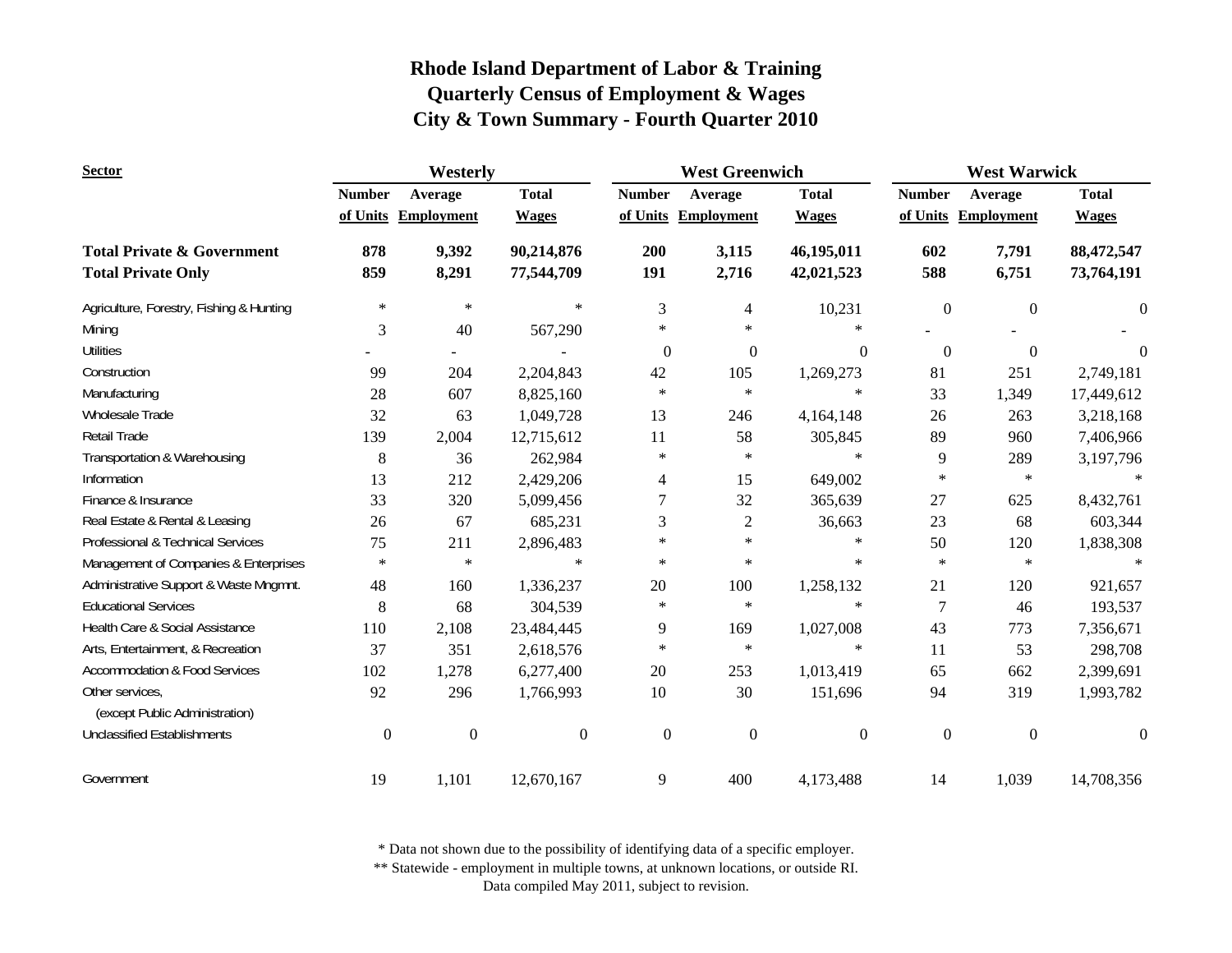| <b>Sector</b>                            |     |                  | Woonsocket        |                  | Statewide **     |                   |                              |  |
|------------------------------------------|-----|------------------|-------------------|------------------|------------------|-------------------|------------------------------|--|
|                                          |     | <b>Number</b>    | Average           | <b>Total</b>     | <b>Number</b>    | Average           | <b>Total</b><br><b>Wages</b> |  |
|                                          |     | of Units         | <b>Employment</b> | <b>Wages</b>     | of Units         | <b>Employment</b> |                              |  |
| <b>Total Private &amp; Government</b>    |     | 851              | 15,318            | 211,988,345      | 3,174            | 9,922             | 156,443,947                  |  |
| <b>Total Private Only</b>                |     | 832              | 13,691            | 189,850,254      | 3,170            | 9,913             | 156,169,809                  |  |
| Agriculture, Forestry, Fishing & Hunting |     | 0                | $\boldsymbol{0}$  | $\boldsymbol{0}$ | 1                | 12                | 34395                        |  |
| Mining                                   |     | $\overline{0}$   | $\boldsymbol{0}$  | $\mathbf{0}$     | $\boldsymbol{0}$ | $\boldsymbol{0}$  | $\overline{0}$               |  |
| <b>Utilities</b>                         |     | $\ast$           | $\ast$            | $\ast$           | 2                | 3                 |                              |  |
| Construction                             |     | 69               | 328               | 4,362,812        | 290              | 713               | 11,067,000                   |  |
| Manufacturing                            |     | 60               | 1,015             | 11,557,257       | 15               | 36                | 499,404                      |  |
| Wholesale Trade                          |     | 47               | 427               | 6,712,413        | 1,149            | 2,170             | 50,862,519                   |  |
| Retail Trade                             |     | 120              | 1,644             | 12,018,295       | 96               | 759               | 13,144,830                   |  |
| Transportation & Warehousing             | Pr. | $\ast$           | $\ast$            | $\ast$           | 39               | 114               | 1,552,997                    |  |
| Information                              |     | 11               | 91                | 727,582          | 172              | 831               | 14,380,000                   |  |
| Finance & Insurance                      |     | 25               | 181               | 2,072,491        | 139              | 389               | 7,539,722                    |  |
| Real Estate & Rental & Leasing           |     | 32               | 140               | 1,490,929        | 36               | 76                | 1,277,353                    |  |
| Professional & Technical Services        |     | 70               | 351               | 6,679,833        | $\ast$           | $\ast$            |                              |  |
| Management of Companies & Enterprises    |     | $\ast$           | $\ast$            | $\ast$           | 38               | 100               | 2,517,512                    |  |
| Administrative Support & Waste Mngmnt.   |     | 38               | 498               | 4,903,681        | 343              | 2,507             | 18,369,192                   |  |
| <b>Educational Services</b>              |     | 14               | 320               | 3,055,559        | 58               | 119               | 962,903                      |  |
| Health Care & Social Assistance          |     | 108              | 3,961             | 36,821,277       | 60               | 317               | 7,790,907                    |  |
| Arts, Entertainment, & Recreation        |     | 8                | 111               | 468,134          | 20               | 37                | 392,711                      |  |
| <b>Accommodation &amp; Food Services</b> |     | 103              | 1,149             | 4,056,090        | 40               | 372               | 1,853,368                    |  |
| Other services,                          |     | 104              | 480               | 2,447,188        | 111              | 218               | 2,824,481                    |  |
| (except Public Administration)           |     |                  |                   |                  |                  |                   |                              |  |
| <b>Unclassified Establishments</b>       |     | $\boldsymbol{0}$ | $\boldsymbol{0}$  | $\Omega$         | 12               | 15                | 111,474                      |  |
| Government                               |     | 19               | 1,627             | 22,138,091       | 4                | 9                 | 274,138                      |  |

\* Data not shown due to the possibility of identifying data of a specific employer.

\*\* Statewide - employment in multiple towns, at unknown locations, or outside RI.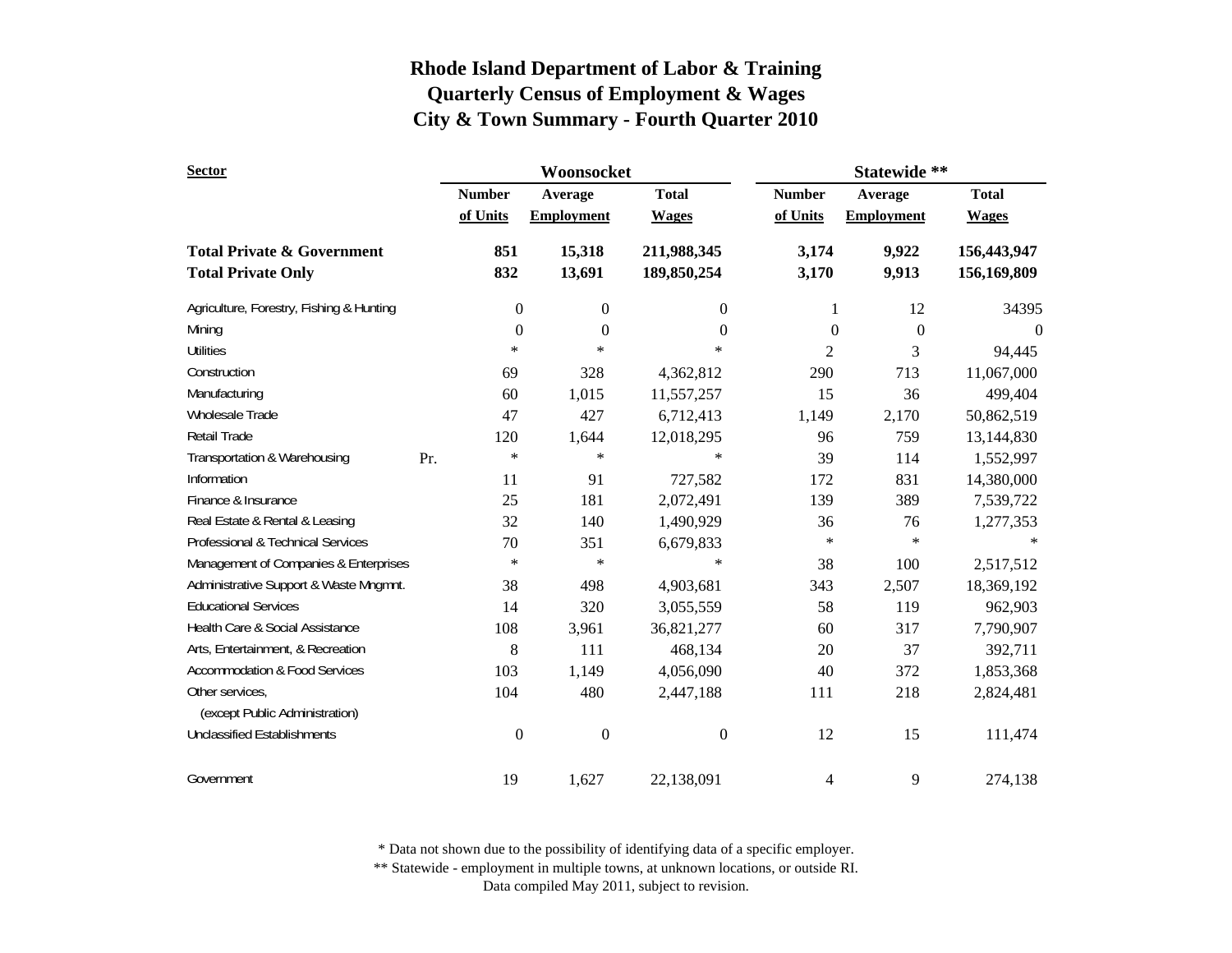| <b>Sector</b>                                     | <b>Bristol County</b> |                   |               | <b>Kent County</b> |                     |               | <b>Newport County</b> |                   |               |
|---------------------------------------------------|-----------------------|-------------------|---------------|--------------------|---------------------|---------------|-----------------------|-------------------|---------------|
|                                                   | <b>Number</b>         | Average           | <b>Total</b>  | <b>Number</b>      | Average             | <b>Total</b>  | <b>Number</b>         | Average           | <b>Total</b>  |
|                                                   | of Units              | <b>Employment</b> | <b>Wages</b>  |                    | of Units Employment | <b>Wages</b>  | of Units              | <b>Employment</b> | <b>Wages</b>  |
| <b>Total Private &amp; Government</b>             | 1,431                 | 13,862            | 134, 185, 423 | 5,413              | 72,563              | 806, 833, 169 | 3,280                 | 38,622            | 471,419,278   |
| <b>Total Private Only</b>                         | 1,396                 | 11,750            | 106,774,525   | 5,323              | 64,854              | 693,602,604   | 3,180                 | 30,869            | 324,903,305   |
| Agriculture, Forestry, Fishing & Hunting          | 6                     | 3                 | 22,285        | $\ast$             | $\ast$              | $\ast$        | $\ast$                | $\ast$            | $\ast$        |
| Mining                                            | $\ast$                | $\ast$            | $\ast$        | $\ast$             | $\ast$              | $\ast$        | $\ast$                | $\ast$            |               |
| <b>Utilities</b>                                  | $\ast$                | $\ast$            | $\ast$        | $\ast$             | $\ast$              | $\ast$        | 4                     | 49                | 1,018,709     |
| Construction                                      | 201                   | 619               | 7,090,154     | 624                | 2,897               | 37,591,840    | 356                   | 1,460             | 18,531,139    |
| Manufacturing                                     | 117                   | 1,760             | 19,344,247    | $\ast$             | $\ast$              | $\ast$        | $\ast$                | $\ast$            | $\star$       |
| Wholesale Trade                                   | 71                    | 272               | 5,369,545     | 364                | 2,665               | 44,171,735    | 167                   | 597               | 10,663,583    |
| <b>Retail Trade</b>                               | 142                   | 1,235             | 8,051,548     | 681                | 11,072              | 77,981,980    | 428                   | 4,084             | 29,988,885    |
| Transportation & Warehousing                      | 13                    | 301               | 1,709,274     | $\ast$             | $\star$             | $\ast$        | 77                    | 645               | 5,065,814     |
| Information                                       | $\ast$                | $\ast$            | $\ast$        | $\ast$             | $\ast$              | $\ast$        | $\ast$                | $\ast$            |               |
| Finance & Insurance                               | 52                    | 419               | 5,109,816     | 285                | 4,125               | 65,563,475    | $\ast$                | $\ast$            | $\mathcal{A}$ |
| Real Estate & Rental & Leasing                    | 35                    | 73                | 833,841       | 195                | 1,379               | 12,873,840    | 120                   | 671               | 6,342,952     |
| Professional & Technical Services                 | 147                   | 323               | 5,662,150     | $\ast$             | $\ast$              | $\ast$        | 419                   | 3,098             | 59,251,306    |
| Management of Companies & Enterprises             | 7                     | 41                | 643,703       | 35                 | 1,568               | 25,012,900    | 19                    | 494               | 5,246,522     |
| Administrative Support & Waste Mngmnt.            | 91                    | 441               | 3,042,410     | 358                | 2,706               | 24,906,351    | 203                   | 1,017             | 10,060,053    |
| <b>Educational Services</b>                       | $\ast$                | $\ast$            | $\ast$        | $\ast$             | $\star$             | $\ast$        | 48                    | 1,340             | 13,565,308    |
| Health Care & Social Assistance                   | 119                   | 2,051             | 17,765,295    | 518                | 11,681              | 131, 151, 535 | $\ast$                | $\ast$            | $\star$       |
| Arts, Entertainment, & Recreation                 | 29                    | 328               | 2,300,444     | $\ast$             | $\ast$              | $\ast$        | 92                    | 1,289             | 9,143,854     |
| <b>Accommodation &amp; Food Services</b>          | 123                   | 1,513             | 5,217,242     | 441                | 7,851               | 32,310,788    | 359                   | 5,932             | 29, 231, 754  |
| Other services.<br>(except Public Administration) | 194                   | 670               | 3,605,623     | 587                | 2,585               | 17,296,886    | 364                   | 1,707             | 11,852,943    |
| <b>Unclassified Establishments</b>                | $\ast$                | $\ast$            | $\ast$        | $\ast$             | $\ast$              | $\ast$        | $\ast$                | $\ast$            | $\ast$        |
| Government                                        | 35                    | 2,112             | 27,410,898    | 90                 | 7,709               | 113,230,565   | 100                   | 7,753             | 146,515,973   |

\* Data not shown due to the possibility of identifying data of a specific employer.

\*\* Statewide - employment in multiple towns, at unknown locations, or outside RI.